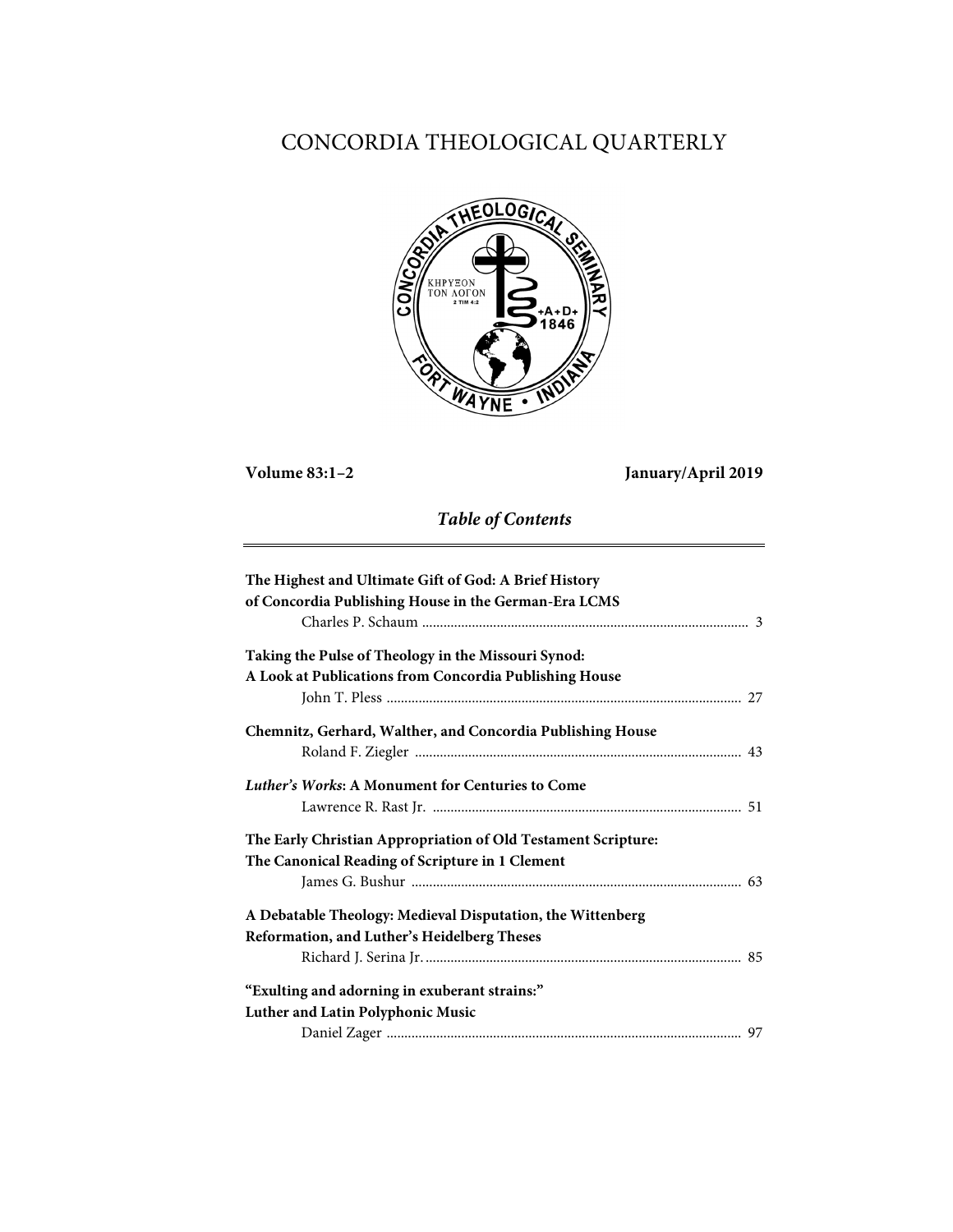| The Useful Applications of Scripture in Lutheran Orthodoxy: |  |
|-------------------------------------------------------------|--|
| An Aid to Contemporary Preaching and Exegesis               |  |
|                                                             |  |
| Pastoral Formation in the 21st Century:                     |  |
| The Pedagogical Implications of Globalization               |  |
|                                                             |  |
|                                                             |  |
| Books, Always Books: Reflections                            |  |
| on the 150th Anniversary of Concordia Publishing House      |  |
| New Developments in the Trend                               |  |
| toward Lutheran Classical Education in the LCMS             |  |
|                                                             |  |
|                                                             |  |

# **Editor's Note**

This year marks the 150th anniversary of Concordia Publishing House. Since her founding, she has supported the church in a number of ways, most especially through the publication of materials used to proclaim God's word. The Editors now take this opportunity to thank Concordia Publishing House for her work, in general, and for supporting the publication of this issue in particular. May the Lord grant Concordia Publishing House increased blessing in service to him.

The Editors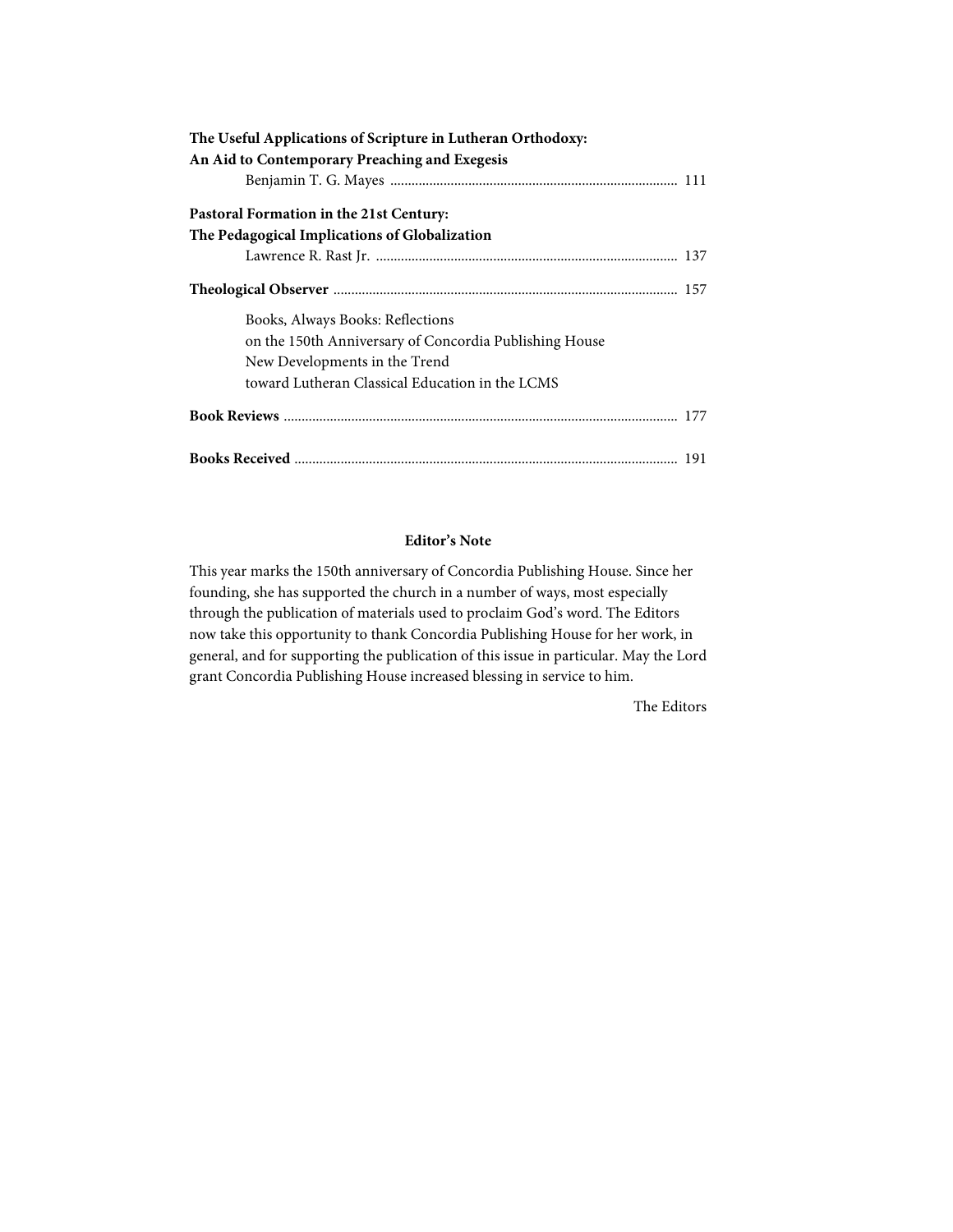-

# **The Highest and Ultimate Gift of God: A Brief History of Concordia Publishing House in the German-Era LCMS**

# **Charles P. Schaum**

## **I. Introduction**

In 1869, The Lutheran Church—Missouri Synod (LCMS), then *Die deutsche evangelisch-lutherische Synode von Missouri, Ohio und anderen Staaten*, wanted to form a synodical press to stabilize its core mission of publishing modern Lutheran classics designed to aid the teaching and defense of doctrine. Concordia Seminary professor Georg Mezger put it best in the *Denkstein* published in 1922 for the seventy-fifth anniversary of the LCMS:

The fact that God permitted His revealed word **to be written down**, that He commanded research in **Scripture**, and that in many Bible passages He commissioned us to proclaim His word to all people surely vouches for the certainty that, according to God's will, the art of publication or the press also may serve Him and His Church. Thus Luther also called publication "the highest and ultimate gift of God, through which He promotes the matter [of the Gospel]" (St. Louis Edition XXII:[1](#page-2-0)658).<sup>1</sup>

Here we seek to show the events that shaped the course of Christian publication in the early LCMS, both for good and ill.<sup>[2](#page-2-1)</sup>

### **II. Turbulent Early Years**

C. Ferdinand W. Walther began publishing *Der Lutheraner* ("The Lutheran") in September 1844. His unifying, supportive goals for this newspaper, which extended throughout the LCMS German era, included the following:

<span id="page-2-0"></span><sup>1</sup> Georg Mezger, *Denkstein zum fünfundsiebzigjährigen Jubiläum der Missourisynode* (St. Louis: Concordia Publishing House, 1922), 292. Unless otherwise noted, all translations from German sources are by the present author and use boldface to indicate *Sperrdruck* in the original.

<span id="page-2-1"></span><sup>2</sup> One should consult the collections at Concordia Historical Institute. The present author organized handwritten sources of the German-era conventions. See Martin R. Noland and Mark Loest, eds., *The Doctrinal Resolutions of the National Conventions of The Lutheran Church— Missouri Synod 1847–2004* (St. Louis: Concordia Historical Institute, 2006).

*Charles P. Schaum is Pastor of Christ the King Lutheran Church, Muscle Shoals, Alabama. He can be contacted at charles.schaum@comcast.net.*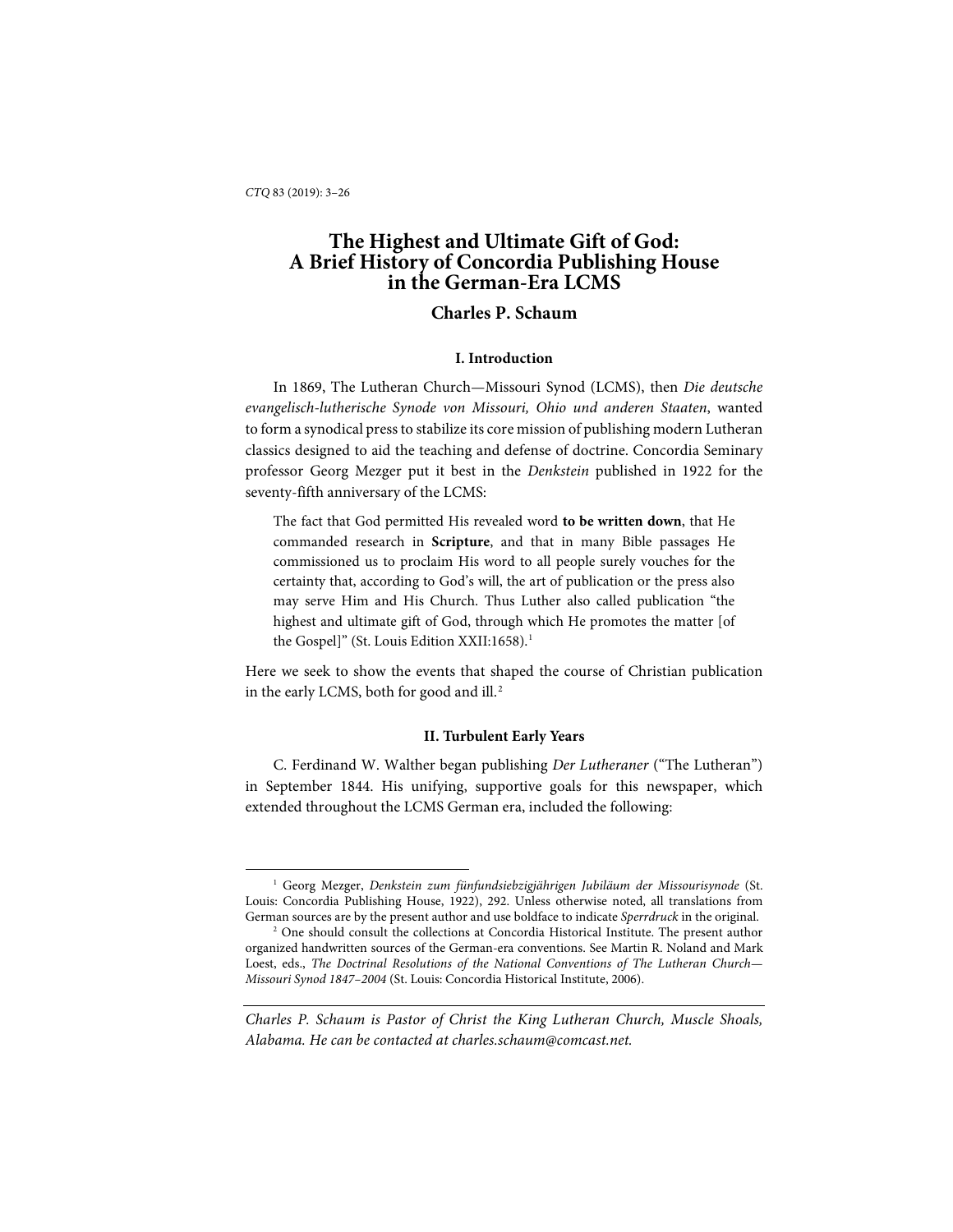1. Concerning doctrine: To make known the treasures and history of the Lutheran Church and 2. to offer proof that this Church does not stand among the category of Christian sects, rather, that it is not a new church but the old, true Church on earth. . . . 3. To show the true, Lutheran manner in which a person can have faith, live a Christian life, and die a blessed death. Finally, 4. [to show] how to discover and refute the false, misleading doctrine that is on the upswing, how to warn others about it, and especially how to unmask those who falsely call themselves Lutheran.<sup>[3](#page-3-0)</sup>

*Der Lutheraner* was a key element in bringing the early LCMS together, putting doctrine at the center, and helping the young synod deal with trust issues regarding clergy in the wake of the alleged sexual sins of ousted Saxon "bishop" Martin Stephan Sr. and the related issue of private Absolution.[4](#page-3-1) *Der Lutheraner* was published by the firm Weber und Olshausen from September 1844 onward. Wilhelm Weber, a prominent abolitionist, had published the St. Louis newspaper *Anzeiger des Westens* (*The Western Gazette*) since 1836.[5](#page-3-2) His partner, Arthur Olshausen, became sole owner of the firm in May 1847.[6](#page-3-3) Both Weber and Olshausen were among a wave of immigrants who some called young "radicals." They embraced municipal socialism, abolitionism, and Union causes. They opposed positions that they perceived to be like the oppressive tendencies in German-speaking lands after the Napoleonic Era.<sup>[7](#page-3-4)</sup> In St. Louis these "radicals" clashed

<span id="page-3-0"></span><sup>&</sup>lt;sup>3</sup> Mezger, *Denkstein*, 293, quoting C. F. W. Walther, "Vorbemerkungen über Ursache, Zweck und Inhalt des Blattes," *Der Lutheraner* 1, no. 1 (1844): 1.

<span id="page-3-1"></span><sup>4</sup> For example, C. J. Hermann Fick, "Gespräch zweier Lutheraner über kirchliche Verfassung," *Der Lutheraner* 3, no. 22–25 (1847): 119–21, 125–26, 129–30, 135–36; Charles P. Schaum and Albert B. Collver III, *Breath of God, Yet Work of Man: Scripture, Philosophy, Dialogue, and Conflict* (St. Louis: Concordia Publishing House, 2019), 129–43. For more on Stephan, see Walter O. Forster, *Zion on the Mississippi* (St. Louis: Concordia Publishing House, 1953). Regarding pagination of articles in volume 3 of *Der Lutheraner*, see note 6 below.

<span id="page-3-2"></span><sup>5</sup> Indicated in the colophon of May 4, 1847. The best information is in the article on *Anzeiger des Westens* in J. Thomas Scharf, *History of Saint Louis City and County*, vol. 1 (Philadelphia: Louis H. Everts, 1883), 932–35. See also Henry Boernstein, *Memoirs of a Nobody: The Missouri Years of an Austrian Radical 1849–1866*, trans. and ed. Steven Rowan (St. Louis: Missouri Historical Society Press, 1997). One sees inaccuracies on this point in Edmund Seuel, "Publication Activity of the Missouri Synod," in *Ebenezer: Reviews of the Work of the Missouri Synod during Three Quarters of a Century*, ed. William H. T. Dau (St. Louis: Concordia Publishing House, 1922), 293–94.

<span id="page-3-3"></span><sup>6</sup> The original third volume of *Der Lutheraner* (September 1846–August 1847) was set solid (little or no white space) on four pages of stock trimmed to 9.5 by 14.25 inches. Before and after that volume, the standard was six pages trimmed to 9.5 by 13 inches. August Wiebusch und Sohn set the 1860 reprint of volume 3 using the series standard. They kept the same articles in each issue but changed the layout and pagination of the articles within each issue.

<span id="page-3-4"></span>After the Congress of Vienna in 1815 that promoted an outcome favorable to Great Britain, Prussia, Russia, and Austria-Hungary, Europe was rocked by a series of radical revolts. All major world powers were engaging in expansionism and colonialism, deciding winners and losers amid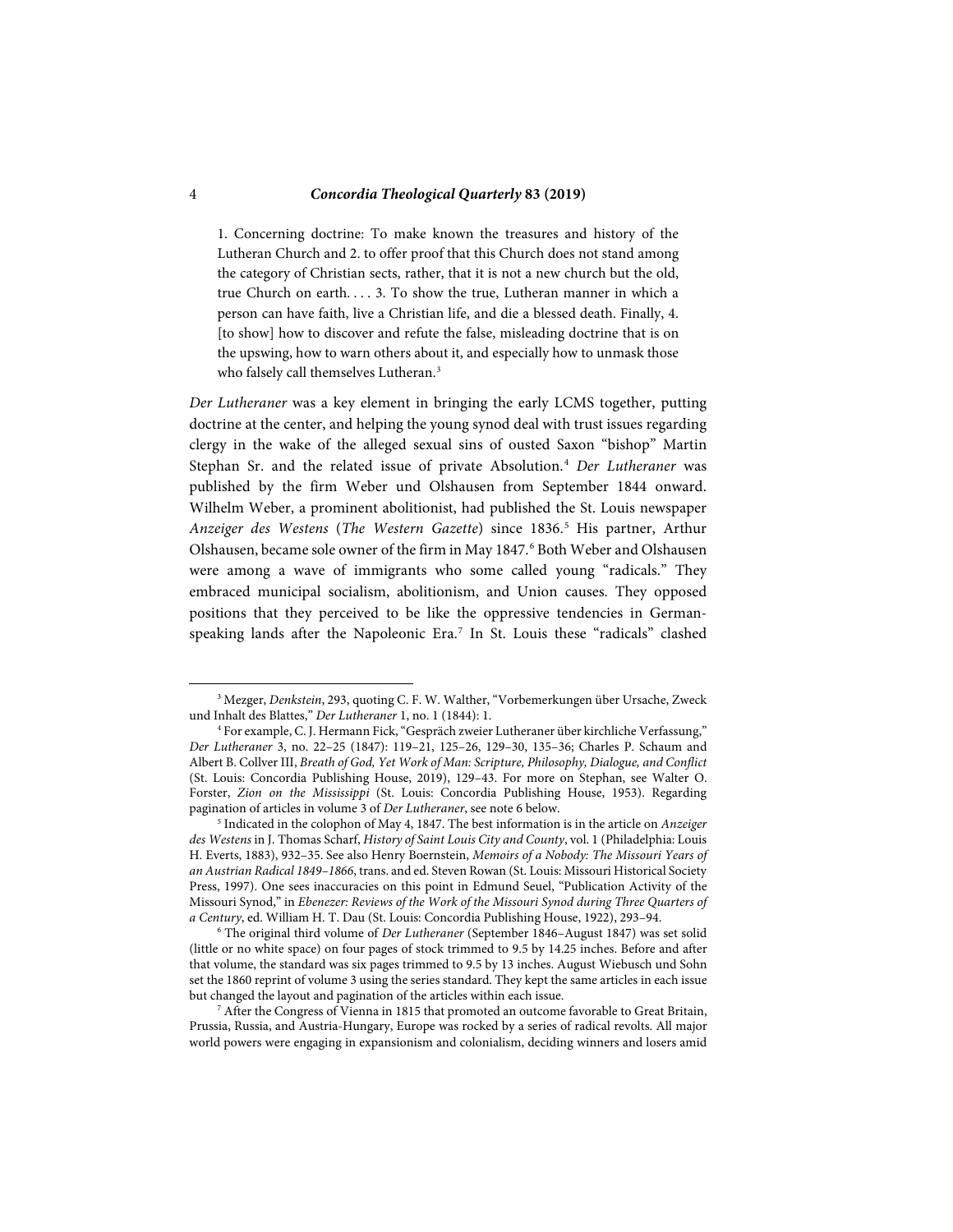with the Saxon immigrants. The latter's desire for religious freedom and fear of a powerful central government led them to support pro-Southern, states' rights positions.[8](#page-4-0) The "Forty-Eighters" brought a new wave of progressive immigrants after the failed socialist revolutions of 1848, fearing authoritarian figures like Prussian crown prince Wilhelm, later Kaiser Wilhelm I of Germany.[9](#page-4-1) Olshausen's socialist activism estranged him from the Saxons. He promoted the *Anzeiger* in *Der Lutheraner* from July 27, 1847, onward, leading in part to the 1850 termination of his firm's relationship with the LCMS. [10](#page-4-2)

The LCMS established a publication society (*Verlagsgesellschaft*) in 1849 that engaged outside printers on behalf of the Synod.<sup>[11](#page-4-3)</sup> In the first convention session of that year, Messrs. J.H. Tesch and F.H. Eilers of Milwaukee, along with pastors Ernst G.W. Keyl and Christian A.T. Selle, submitted a memorial to explore the establishment of a synodical press. Pastor Theodor Brohm of New York submitted a similar memorial directly to President Walther, which was later shared.

After careful examination of the matter and consideration of all sides of the issue in view of conditions in the near future and the relationships pertinent thereto, whereby among other things it became clear that the publication and printing of *Der Lutheraner* could not be joined with such an undertaking according to the plan as it stood in the first memorial [of Tesch, et al.], — the synod resolved to hand the entire matter over to a publication society established by the synod. The drafting of a separate constitution for [this society] was assigned to a committee, whose draft the synod later reviewed, improved, and adopted.<sup>[12](#page-4-4)</sup>

The constitution of the publication society was printed in the convention minutes. It mandated that the society provide "the most inexpensive and most general distribution of orthodox evangelical Lutheran books for education and edification, with special consideration given to the works of the blessed Doctor Martin

an industrial explosion. See also Norman Davies, *Europe: A History* (New York: Harper Perennial, 1996), 759–896.

<span id="page-4-0"></span><sup>8</sup> Schaum and Collver, *Breath of God, Yet Work of Man*, 234–35; 281. See also C. F. William Dallmann, *My Life* (St. Louis: Concordia Publishing House, 1945), 40, 44–45.

<span id="page-4-1"></span><sup>9</sup> Wilhelm was known as the "Grape Shot Prince" [*der Kartätschenprinz*]; Otto von Bismarck gave the "Blood and Iron" speech in 1862. For more on the Forty-Eighters, see Jakob Mueller, *Aus den Erinnerungen eines Achtundvierzigers: Skizzen aus der deutsch-amerikanischen Sturm- und* 

<span id="page-4-2"></span><sup>&</sup>lt;sup>10</sup> See *Der Lutheraner* 3, no. 24 (1847): 134 and the colophons thereafter until the issue of May 14, 1850.

<span id="page-4-3"></span><sup>&</sup>lt;sup>11</sup> Mezger, *Denkstein*, 293-94. One sees that immediately in the colophon of the 1849 convention proceedings.

<span id="page-4-4"></span><sup>&</sup>lt;sup>12</sup> LCMS, Dritter Synodalbericht der deutschen evangelisch-lutherischen Synode von Missouri, *Ohio und anderen Staaten vom Jahre 1849* (Chicago: Höffgen, 1849), 16.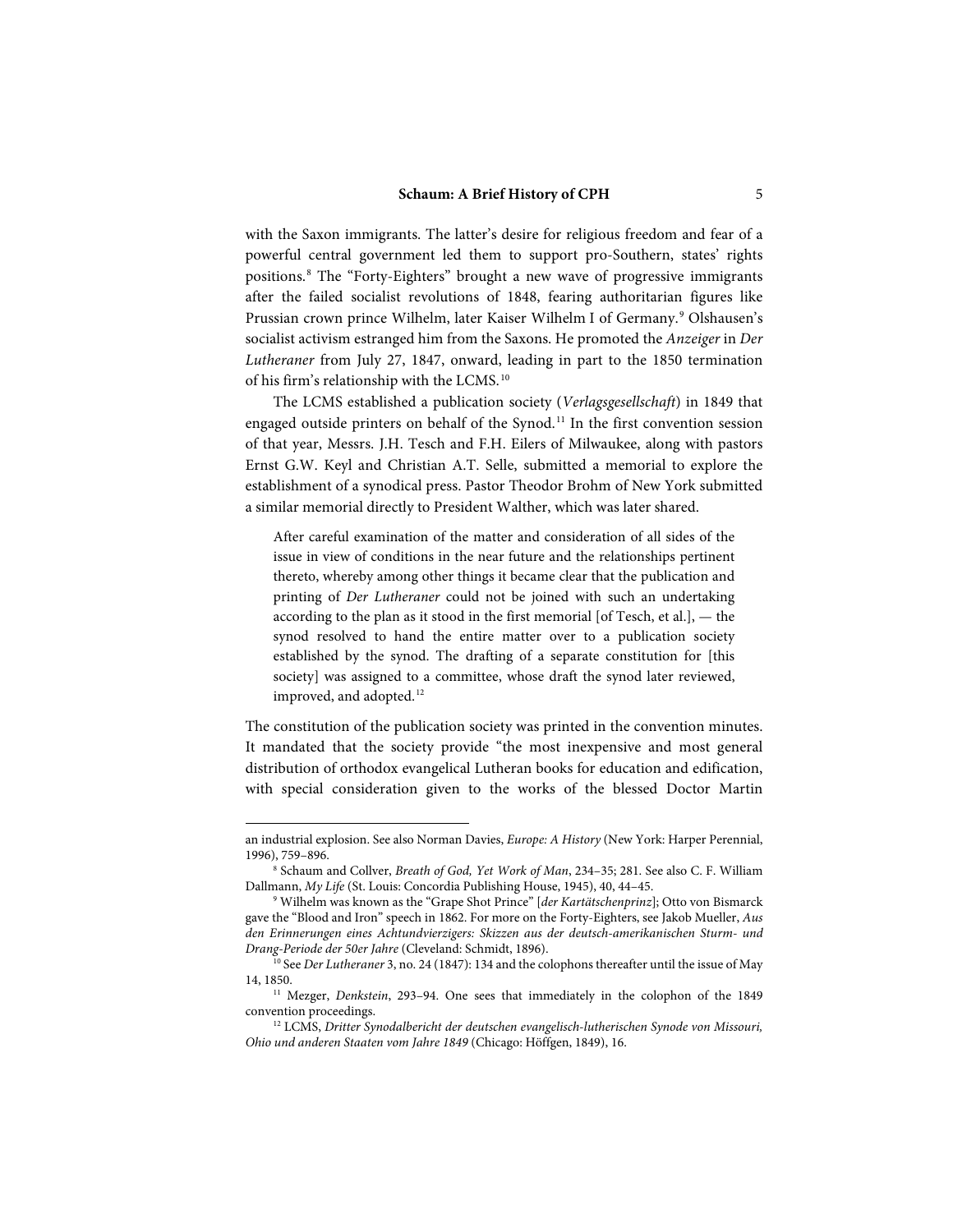Luther."[13](#page-5-0) The criterion of orthodoxy was determined by complete agreement with Scripture and *The Book of Concord*. That confessional basis remains intrinsic to both Concordia Publishing House (CPH) and the LCMS.

Members of the society could include LCMS pastors, school teachers, and voting lay members of LCMS congregations. The society was to sell bond certificates [*Actien*] to its members, the value of which would be redeemed in the form of goods upon delivery. Few wanted to pay in advance for goods that might never arrive; thus, the plan failed by 1850.<sup>[14](#page-5-1)</sup> The Synod's publication society continued to work as well as it could with limited resources.<sup>[15](#page-5-2)</sup> On April 24, 1853, Walther and his congregation started a separate Bible society, the *Evangelisch-lutherische Bibelgesellschaft ("*Evangelical Lutheran Bible Society*")*, which began by importing German Bibles, then printing its own editions later.<sup>[16](#page-5-3)</sup>

The last issue of *Der Lutheraner* printed by Olshausen was published May 14, 1850. The printer Moritz Niedner served from 1850 to late 1857. Like Olshausen, Niedner used *Der Lutheraner*to advertise for his own business. Niedner and his firm never really stabilized; he would undertake something for a few years, then he would jump to something new.<sup>[17](#page-5-4)</sup> One of the few books that his firm produced for the LCMS was a two-volume book of martyrs: *Die Märthyrer der evangelisch-lutherischen* 

<sup>13</sup> LCMS, *Dritter Synodalbericht*, 16; the society's constitution spans pages 16–17.

<span id="page-5-1"></span><span id="page-5-0"></span><sup>&</sup>lt;sup>14</sup> LCMS, Vierter Synodalbericht der deutschen evangelisch-lutherischen Synode von Missouri, *Ohio und anderen Staaten vom Jahre 1850* (St. Louis: Niedner, 1850), 37–38. The publication society sold only 37 certificates, about a quarter of the 140 that were needed. The total of \$378.75, about a year's wages for little better than unskilled labor at the time, was set up as a publication fund [*Verlags-Casse*] that would provide resources on loan to the Synod for needed publications. The Synod promised to repay the bond holders [*Actieninhaber*] either in cash [*Baar*] or in books as the course of publication continued.

<span id="page-5-2"></span><sup>&</sup>lt;sup>15</sup> Mezger has the best account of the 1850 convention. Seuel is vague. Bruce Cameron bases his analysis on a 1951 letter by Otto Dorn, whose unsupported speculation about Walther's motives, along with sparse facts, undermines Cameron's analysis of the situation before 1869. Compare Mezger, *Denkstein*, 293–94; Seuel, "Publication Activity," 293–94; and Bruce Cameron, *The Word of the Lord Endures Forever* (St. Louis: Concordia Publishing House, 1994), 3.

<span id="page-5-3"></span><sup>&</sup>lt;sup>16</sup> Martin Günther, *Dr. Carl F.W. Walther: Lebensbild* (St. Louis: Concordia Publishing House, 1890), 94; compare Seuel, "Publication Activity," 293–94; Cameron, *The Word of the Lord Endures Forever*, 6.

<span id="page-5-4"></span><sup>&</sup>lt;sup>17</sup> Moritz Niedner (1817–95) later became a publisher of judicial sales and other legal notices in St. Louis County. He then acquired *The St. Louis Bulletin* in February of 1861, renamed it to *The State Journal*, and continued its course as a pro-Southern paper. Later he edited the *St. Louiser Abendzeitung* (1867–68). He seems to have worked as a foreman at CPH under Louis Lange from about 1869 until 1878. See *Laws of the State of Missouri Specially Applicable to Saint Louis County*, comp. Horatio McLean Jones and Alexander Martin (St. Louis: The Missouri Democrat Office, 1861), 252–54; Joseph A. Mudd, *With Porter in Northern Missouri: A Chapter in the History of the War Between the States* (Washington, DC: National Publishing Company, 1909), 17–18; Seuel, "Publication Activity," 299.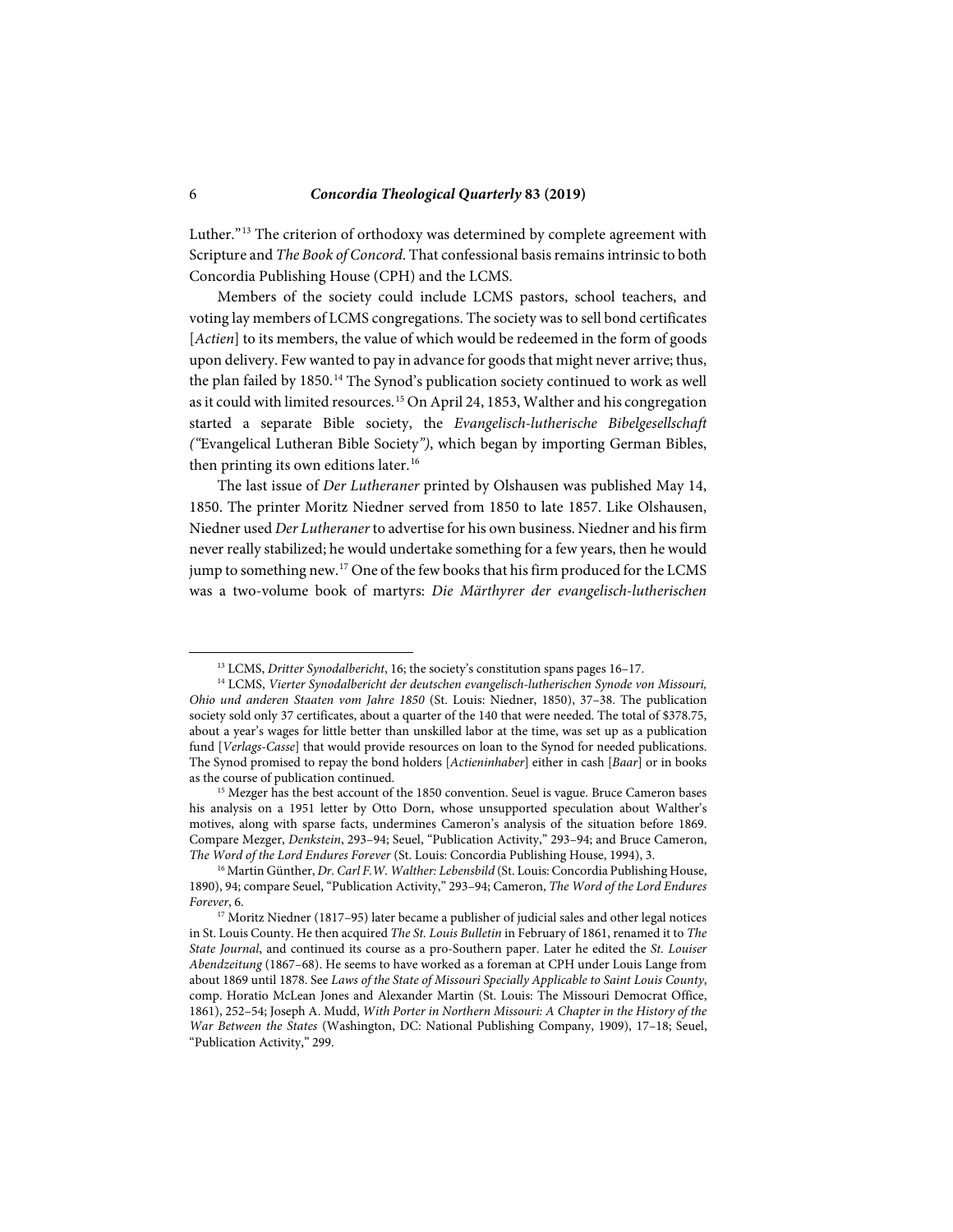*Kirche ("The Martyrs of the Evangelical Lutheran Church")*. [18](#page-6-0) In 1851, the LCMS rejected a proposal to create a Christian political newspaper amid fears of rising tensions. These tensions later exploded into a "maelstrom of resentment and hate" on all sides at the outset of the American Civil War and thereafter.<sup>[19](#page-6-1)</sup>

In 1854, August Wiebusch, who in 1849 had emigrated from Osnabrück in the Kingdom of Hanover (part of present-day Germany), donated \$1,000 for a synodical press. Starting on December 19, 1854, the colophons of *Der Lutheraner* show the publisher as *Druckerei der ev.-luth. Synode von Missouri, Ohio u. a. St.* The LCMS saw itself as the publisher and retailer; it did not want to co-brand its publications with wholesale partners. Relations with Niedner's firm ended in late 1857.

Memorials at the 1853 convention showed that the LCMS needed a theological journal for clergy and a general paper for laity. As a result, the scholarly journal *Lehre und Wehre ("Doctrine and Polemics")* was launched in 1855, distinguishing itself from *Der Lutheraner*. In the 1857 convention, Walther suggested the printing of the *Altenburger Bibel ("Altenburg Bible")*. That triggered the change from Niedner to August Wiebusch und Sohn as the Synod's printer from late 1857 to late 1869.<sup>[20](#page-6-2)</sup> Wiebusch was a capable, assertive businessman.<sup>[21](#page-6-3)</sup> For the first time, the LCMS could implement an organized publication plan. The Synod required Wiebusch to do business as the synodical press [*Synodaldruckerei*]. The Synod appointed a

<span id="page-6-0"></span><sup>18</sup> Likely based on John Foxe's *Acts and Monuments of the Church*, one finds Anabaptists among the Lutheran martyrs. See C. J. Hermann Fick, *Die Märthyrer der evangelisch-lutherischen Kirche*, 2 vols. (St. Louis: Niedner, 1854–56).

<span id="page-6-1"></span><sup>19</sup> Mudd, *With Porter in Northern Missouri*, 23; see also Mezger, *Denkstein*, 294. On Walther's handling of the slavery issue, see Ludwig E. Fürbringer, *Eighty Eventful Years* (St. Louis: Concordia, 1944), 220, 222–29. See also Samuel Eliot Morison, *The Oxford History of the American People* (New York: Oxford UP, 1965), 612; James M. McPherson, "Civil War," *The Reader's Companion to American History*, ed. Eric Foner and John A. Garraty (Boston: Houghton Mifflin, 1991), 182– 90.

<span id="page-6-2"></span><sup>20</sup> Mezger, *Denkstein*, 294–95. One must remember that the early LCMS publishers and related committee members also were members of Walther's congregation; many of them served on the congregation's boards and committees. When the Synod changed publishers, ripples spread in the congregation. The situation was complex and sometimes murky.

<span id="page-6-3"></span><sup>&</sup>lt;sup>21</sup> Both Mezger, *Denkstein*, 295 and Seuel, "Publication Activity," 294 report that the 1854 offer was actualized in 1857. Wiebusch built a house and established a business on South Fourth Street during 1859–1860. Some sources suggest that he worked out of the basement of Trinity Church, located at Third and Lombard Streets in St. Louis until 1864, when it relocated to Eighth and Lafayette. Sources within the LCMS do not present the story in that manner. Compare Don Heinrich Tolzmann and Ernst D. Kargau, *The German Element in St. Louis: A translation of Ernst D. Kargau's* St. Louis in Former Years: A Commemorative History of the German Element, trans. William G. Bek (Baltimore: Clearfield, 2000), 44–45. For more on Trinity, see C. F. W. Walther, *Law and Gospel: How to Read and Apply the Bible,* ed. Charles P. Schaum, John P. Hellwege Jr., and Thomas E. Manteufel, trans. by Christian C. Tiews (St. Louis: Concordia Publishing House, 2010)*,* xlvi–xlviii; as well as Dennis R. Rathert, *A History of Trinity Lutheran Church and School* (St. Louis: Trinity Lutheran Church, 1989).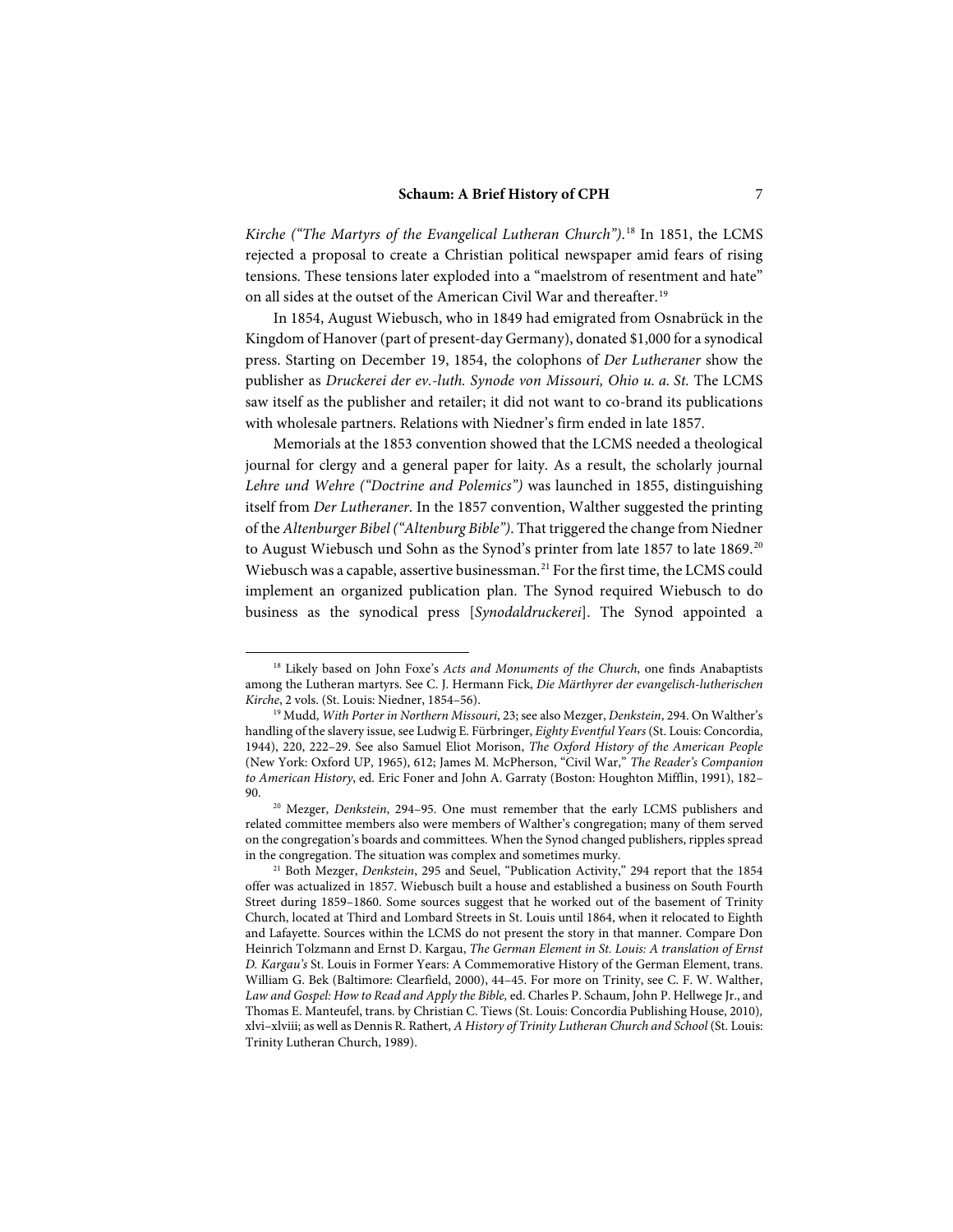publishing committee (E. W. Leonhardt, C. Römer, and T. Schuricht) to negotiate prices and supervise the selection and scope of goods to be sold.<sup>[22](#page-7-0)</sup> Starting in 1858, one sees the Wiebusch colophon broadly in LCMS publications.

These stipulations proved to be unworkable. For example, the education journal *Evangelisch-lutherisches Schulblatt ("Evangelical Lutheran School Newspaper"),* organized by Johann C. W. Lindemann of the teacher seminary in Addison, Illinois, was not an official LCMS publication until 1869, yet Wiebusch printed it perhaps as early as late  $1866$ <sup>[23](#page-7-1)</sup> Yet he was forbidden to print other outside jobs. The publishing committee wanted Wiebusch to abide strictly by the agreed stipulations, but Wiebusch did not want to lose money with idle presses. In 1867, the publishing committee, along with E. F. W. Meier and Louis Lange, formulated a new business plan. With startup funds of \$3,000, they installed a small press at Concordia Seminary on South Jefferson Avenue in late 1867 or sometime in 1868 before the Synod approved the plan in 1869.<sup>[24](#page-7-2)</sup>

Not only did business relations sour between the Synod and the Wiebusch firm, but in 1870 the Wiebusch family also suffered anonymous personal attacks on its reputation that harmed its business. Both the LCMS and Trinity Church vouched for the integrity of the Wiebusch family, but to no avail as the situation deteriorated. Henry Wiebusch, son of August, pulled his children from Trinity's parish school, and later that year the Wiebusch family joined the Evangelical Synod of the West<sup>[25](#page-7-3)</sup> and successfully aided that synod's publishing efforts with many works, including *Erklärung des kleinen evangelischen Katechismus der deutsch-evangelischen Synode*  des Westens (1870). August died in 1881.<sup>[26](#page-7-4)</sup>

The Wiebusch firm printed historically important publications, some of which still shape the LCMS. Illustration 1 shows the title page of the first hymnal used synod-wide by the LCMS. In 1847, the Ludwig company of New York printed the first edition for Trinity Church in St. Louis, on the condition that it be a stereotype edition. In 1861, August Wiebusch und Sohn reprinted the hymnal that Trinity

<sup>&</sup>lt;sup>22</sup> Seuel, "Publication Activity," 294.

<span id="page-7-1"></span><span id="page-7-0"></span><sup>&</sup>lt;sup>23</sup> Seuel, "Publication Activity," 295. The Addison facility moved to River Forest, a Chicago suburb, and became Concordia Teachers College, later Concordia University.

<span id="page-7-2"></span><sup>24</sup> Seuel, "Publication Activity," 294; Rathert, *History*, 14. Louis Lange (1829–93) ran the Lange Publishing Company and printed *Die Abendschule*. The ultimate fate of this first press is not related in published materials.

<span id="page-7-3"></span><sup>&</sup>lt;sup>25</sup> The Evangelical Synod of the West was a synod with a mixed Lutheran-Reformed confession, now part of the United Church of Christ.

<span id="page-7-4"></span><sup>26</sup> Cameron, *The Word of the Lord Endures Forever*, 4; Tolzmann and Kargau, *The German Element in St. Louis*, 44–45. Seuel identifies Niedner (likely the former publisher) working under Lange ("Publication Activity," 299). Yet all published reports of Lange give specific details about his efforts to avoid conflicts of interest. Without more data, one ought not engage in idle speculation.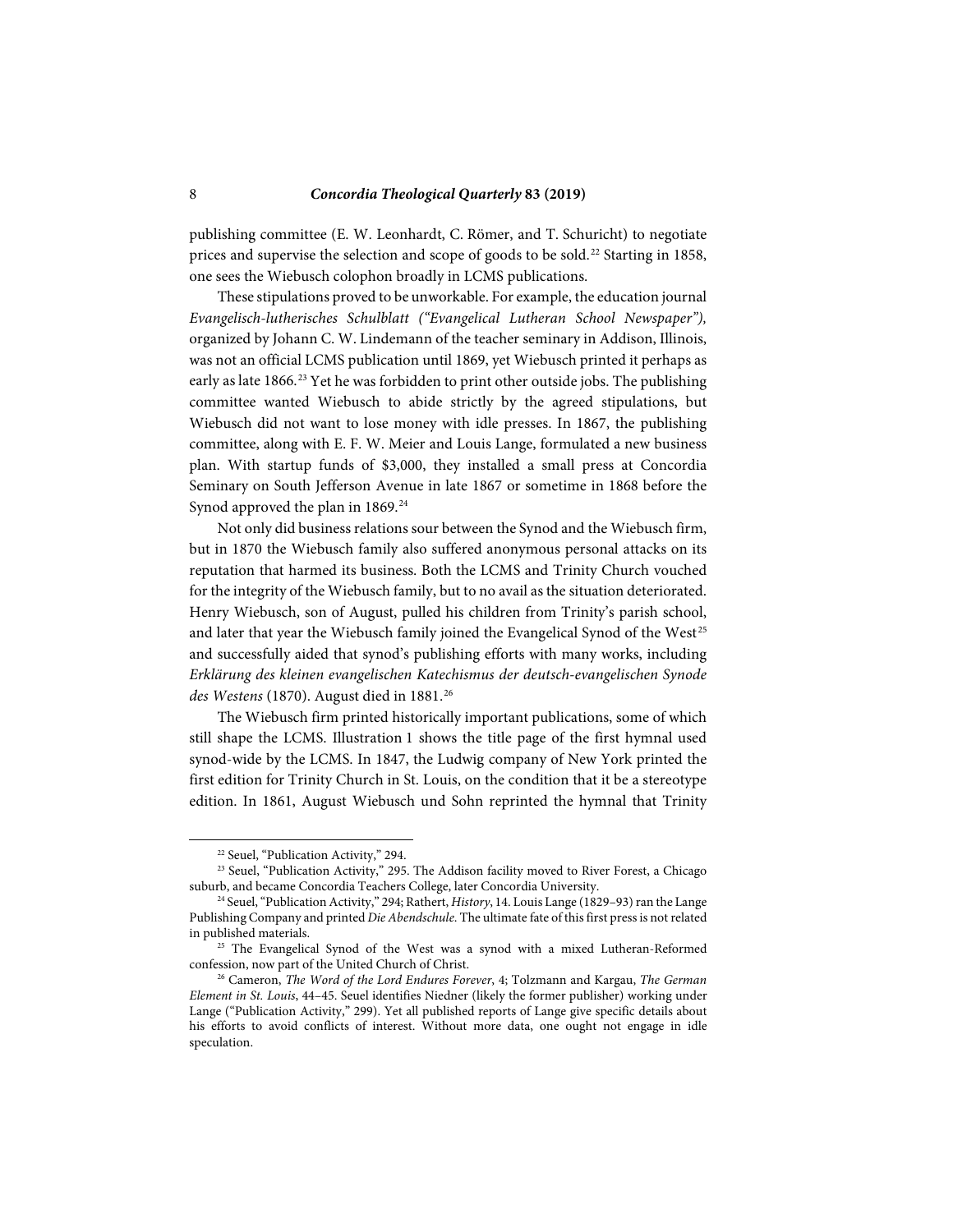offered to the LCMS on December 2, 1861, which the Synod officially accepted in 1863.[27](#page-8-0) Wiebusch printed early editions of the *Großer Gebets-Schatz* ("Large Treasury of Prayer") starting in 1864; it was reprinted through 1908.[28](#page-8-1) This book guided LCMS laity to pray in the same manner as their Lutheran forebears had done since the Reformation. Other notable books produced by Wiebusch include the following: Wilhelm Sihler memorialized Synod in his *Denkschrift* ("Memorial," 1860), which justified moving the practical seminary from Fort Wayne to St. Louis and mitigated conflict between the Saxons and Franconians.<sup>[29](#page-8-2)</sup> Books that established the basis for LCMS polity even today include Walther, *Die Rechte Gestalt einer vom Staate unabhängigen evangelisch-lutherischen Ortsgemeinde* (1863; *The Form of a Christian Congregation*, 1963); with *Die Stimme unserer Kirche in der Frage von Kirche und Amt* (Erlangen: Deichert, 1852–75; CPH 1894; *The Church and the Office of the Ministry*, 2012). Köstering and Walther, *Auswanderung der sächsischen Lutheraner im Jahre 1838* ("Emigration of the Saxon Lutherans in the Year 1838," 1866) serves as an LCMS history to that date. Walther, *Die evangelischlutherische Kirche die wahre sichtbare Kirche Gottes auf Erden* (1867; *The True Visible Church*, 1961) was pivotal to hermeneutics and dogmatics in the LCMS. Hermann M. Baumstark's *Geschichte der Christlichen Kirche* ("History of the Christian Church," 1867) was one of the first scholarly history books in the LCMS. Lindemann, *Deutsche Grammatik* ("German Grammar," 1868) was used in LCMS schools until 1893. Wiebusch printed nine books of *Luthers Volksbibliothek* ("Popular Library of Luther," 1859–76, fifteen books of two volumes each).

<span id="page-8-0"></span><sup>27</sup> Mezger, *Denkstein*, 302–303. A hymnal commission met in the 1908–1911 triennium, after which a revised, expanded edition of the hymnal was printed by CPH after final synodical approval in 1917. Image by Charles P. Schaum, taken of the original volume donated to him by John M. Fields of Muscle Shoals, Alabama. See also Rathert, *History*, 14; and Seuel, "Publication Activity," 294.

<span id="page-8-1"></span><sup>28</sup> *Evangelisch-Lutherischer Gebets-Schatz: Vollständige Sammlung von Gebeten Dr. Martin Luthers und anderer rechtgläubiger, gesalbter Beter der ev.-luth. Kirche in unverändertem Abdruck. Nebst einem Hausgesangbüchlein* (St. Louis: M. C. Barthel, 1864). See the translation by Matthew Carver, *Lutheran Prayer Companion* (St. Louis: Concordia Publishing House, 2018).

<span id="page-8-2"></span><sup>&</sup>lt;sup>29</sup> The Saxons and Franconians had clashed over private Absolution since 1847. See Schaum and Collver, *Breath of God, Yet Work of Man*, 142–143.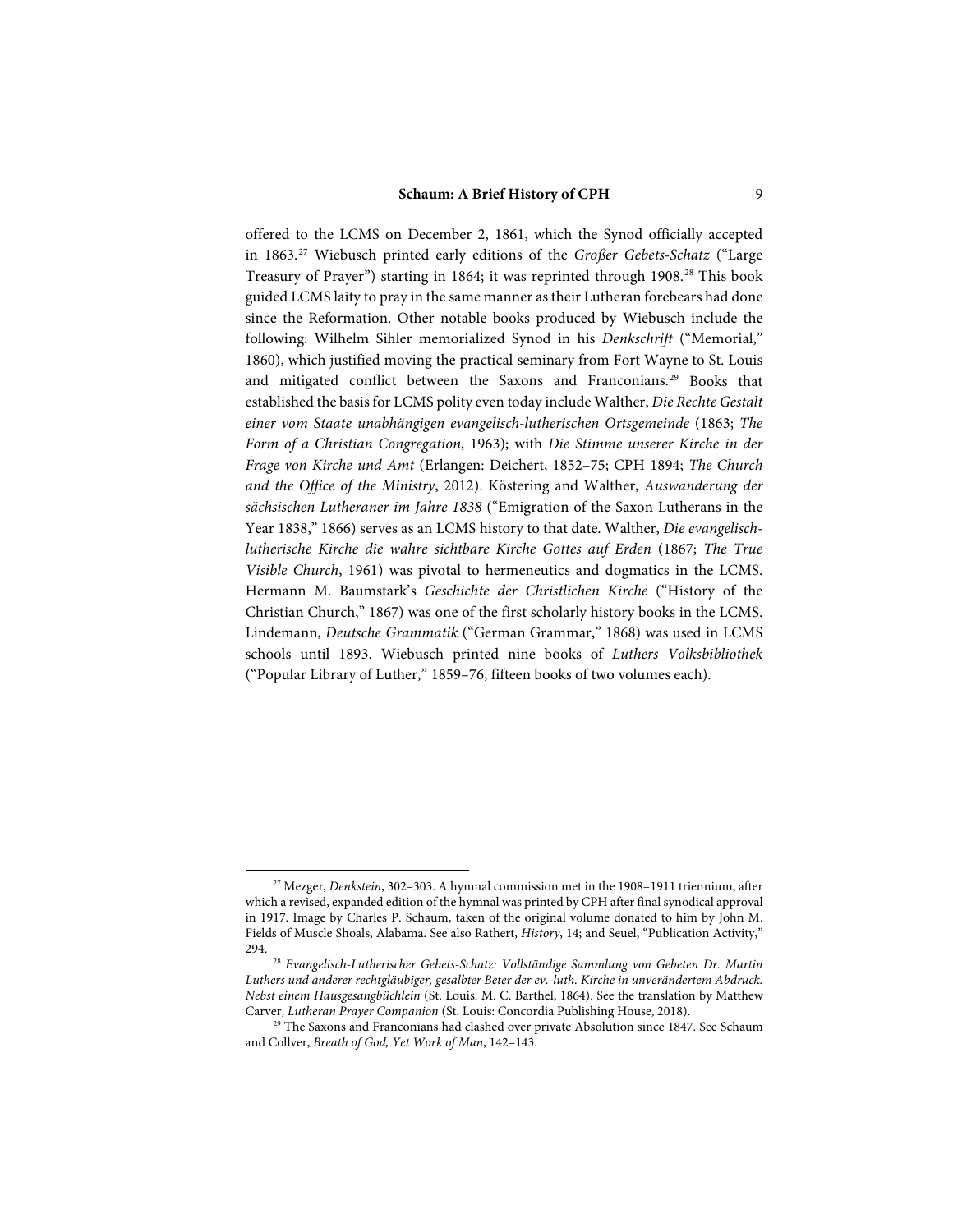

Illustration 1: First General LCMS Hymnal

To handle projects that the LCMS could not undertake, the Synod contracted with the St. Louis-based firm Volkening to reprint the *Trostreden* of Lassenius ("Discourses of Consolation," 1861), Spener's *Catechismus-Predigten* ("Catechism Sermons," 1867), and the first edition of Martin Günther's *Populäre Symbolik* ("Popular Symbolics," 1872), later reprinted and expanded by CPH and Ludwig E. Fürbringer. The Leipzig-based firm Fr. Dette co-published *Das Weimarische Bibelwerk ("The Weimar Study Bible")*, Christian Löber's *Dogmatik* ("Dogmatics") for the laity, and other Lutheran classics with the LCMS throughout the latter part of the nineteenth century.[30](#page-9-0)

<span id="page-9-0"></span><sup>30</sup> Schaum and Collver, *Breath of God, Yet Work of Man*, 246.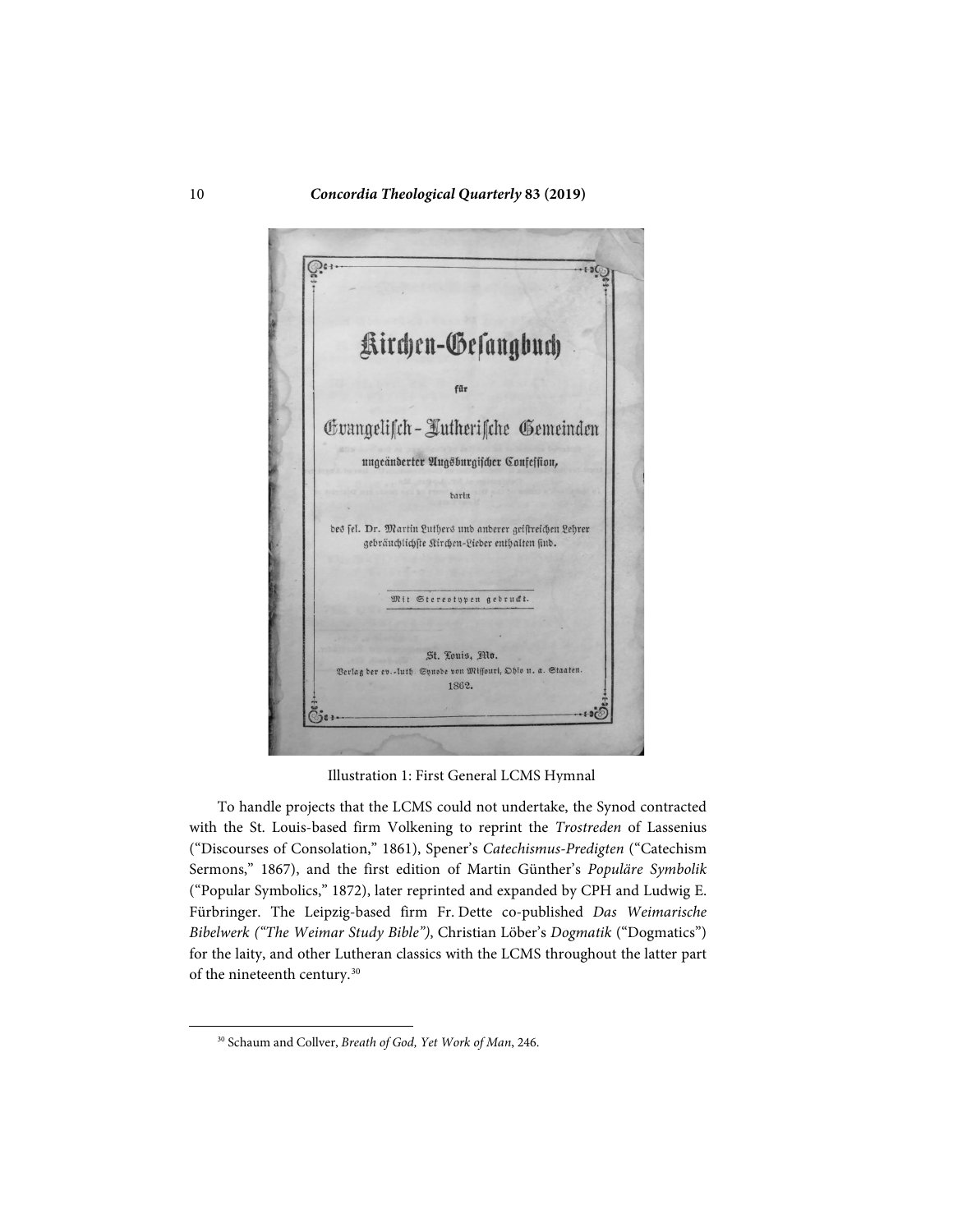#### **III. Early Retail Arrangements**

Retail sales were handled through at least three book shops. In 1850, J. H. Bergmann of New York offered to address the failure of the bond plan. His bookstore offered to import and sell books from Germany, in addition to those printed in the US, for use in the LCMS without needing advance money. In exchange for sales on demand, whether wholesale or retail, his conditions were as follows:

- 1. Bergmann would carry only those books that agreed fully with Scripture and *The Book of Concord*, be they scholarly or popular.
- 2. He would obtain German works from publishers either locally or from Germany as long as this were possible and if the price did not exceed the cost of reprinting. He also would print English translations of German works.
- 3. The net profit of this business should be split thus: Fifty percent would be set aside to build a publication fund. The other fifty percent would be administered by a committee representing Lutheran synods holding strictly to the Formula of Concord to support either properly educated pastors serving poor congregations or missionaries.<sup>[31](#page-10-0)</sup>

The plan would be underwritten by notes of credit issued by business owners within LCMS congregations, who would then be repaid or debited when annual balances were tallied. Pastor Theodor Brohm was the contact for general inquiries and correspondence, while Bergmann was the contact for placing orders. The Synod accepted this offer but left participation up to individuals and congregations.<sup>[32](#page-10-1)</sup>

The other two retail stores were owned by members of Walther's congregation. Louis Volkening (1826–1920) and his family had a shop on Franklin Street in northern St. Louis. It was re-branded as an official U.S. store of the Leipzig-based Fr. Dette Company until at least the First World War.[33](#page-10-2) Martin C. Barthel (1838– 99) ran a book shop near Trinity Church, southeast of the corner of 10th and Carroll Streets, where Interstate 44 cuts through today. Martin was the son of Saxon immigrant Friedrich Wilhelm Barthel, the first LCMS treasurer. In 1860, Martin Barthel became the first general retail agent for the LCMS. After the founding of the LCMS press in 1869, he became general manager of the wholesale press at the seminary in addition to being the general retail agent. Combined wholesale and retail operations were authorized in 1872 and completed in 1874, just in time

<sup>31</sup> LCMS, *Vierter Synodalbericht*, 37–38.

<span id="page-10-2"></span><span id="page-10-1"></span><span id="page-10-0"></span><sup>32</sup> LCMS, *Vierter Synodalbericht*, 38.

<sup>33</sup> *The Lutheran Church Guide* (St. Louis: Lutheran Church Guide Association, 1916), 143.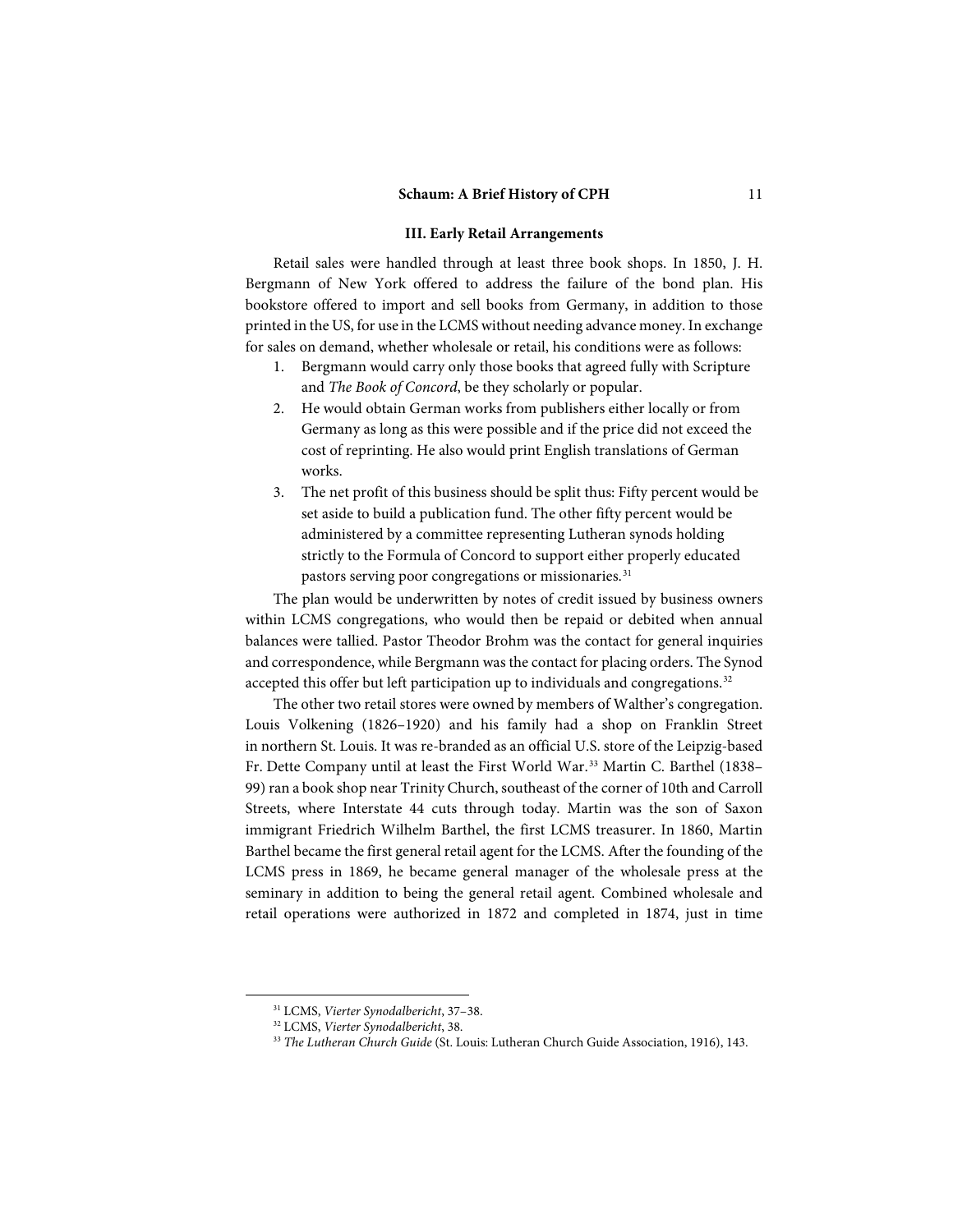to move into the new, second building of CPH at the corner of Indiana Avenue and Miami Street.<sup>[34](#page-11-0)</sup>

#### **IV. Stabilization:** *Lutherischer Concordia-Verlag*

The LCMS established a synodical press on September 11, 1869, in its general convention:

- 1. Resolved: to approve the action of the Publication Committee whereby they set up a synodical **typesetting facility**;
- 2. Resolved: to accept with heartfelt thanks the suggestion of Mr. L. Lange and four other members of the St. Louis congregation, whereby they should issue bond certificates [*Actien*] to be paid back within five years in order to set up an account for a synodical **publishing facility** . . . and in this manner to make this publishing facility to become and remain the free and clear property of the synod inside of at least five years, for the latter of which the undersigned members shall take responsibility for any loss.<sup>[35](#page-11-1)</sup>

The bonds mentioned above were twenty-five dollars each for five years at 0 percent interest, slightly less than a month's salary for an unskilled laborer. The return on investment was spiritual, not financial. Response was swift and massively successful because, unlike the 1849 plan, people knew exactly where their money was going. The Church wanted its Bibles and catechisms! Gross profit was at 50 percent in 1872, compared to 12 percent in 1922. This growth accelerated the process of building the physical plant, located between Jefferson and Indiana Avenues along Miami Street, that stands yet today. The Synod decided against forgiving outstanding accounts from the Wiebusch era except in a few exceptional cases, lest that become the norm.<sup>[36](#page-11-2)</sup> After two stormy decades, the Synod's publication program finally was on track. A tabular overview of early LCMS periodicals and convention proceedings shows this event as pivotal to the robustness of publication in the LCMS. [37](#page-11-3)

<span id="page-11-0"></span><sup>34</sup> Walther, *Law and Gospel: How to Read and Apply the Bible,* xlvi; Cameron, *The Word of the Lord Endures Forever*, 8.

<span id="page-11-1"></span><sup>35</sup> Mezger, *Denkstein*, 295, quoting the convention proceedings. Text originally in *Sperrdruck* appears here in boldface. The undersigned were Louis Lange, Henry Kalbfleisch, H. Steinmeyer, E. F. W. Meier, and F. Lange as "colporteur." See Seuel, "Publication Activity," 294. 36 Seuel, "Publication Activity," 297.

<span id="page-11-3"></span><span id="page-11-2"></span><sup>37</sup> Schaum and Collver, *Breath of God, Yet Work of Man*, 386–90. This English-language resource corrects and explains predecessor German publications whose roles as guides otherwise had been lost to the ages. CTSFW librarian Robert Smith provided helpful assistance. The tables are based mainly on Ernst Eckhardt, *Homiletisches Reallexikon nebst Index Rerum*, 8 vols. (St. Louis: Success, 1907–1917) 6:[<sup>d</sup>54].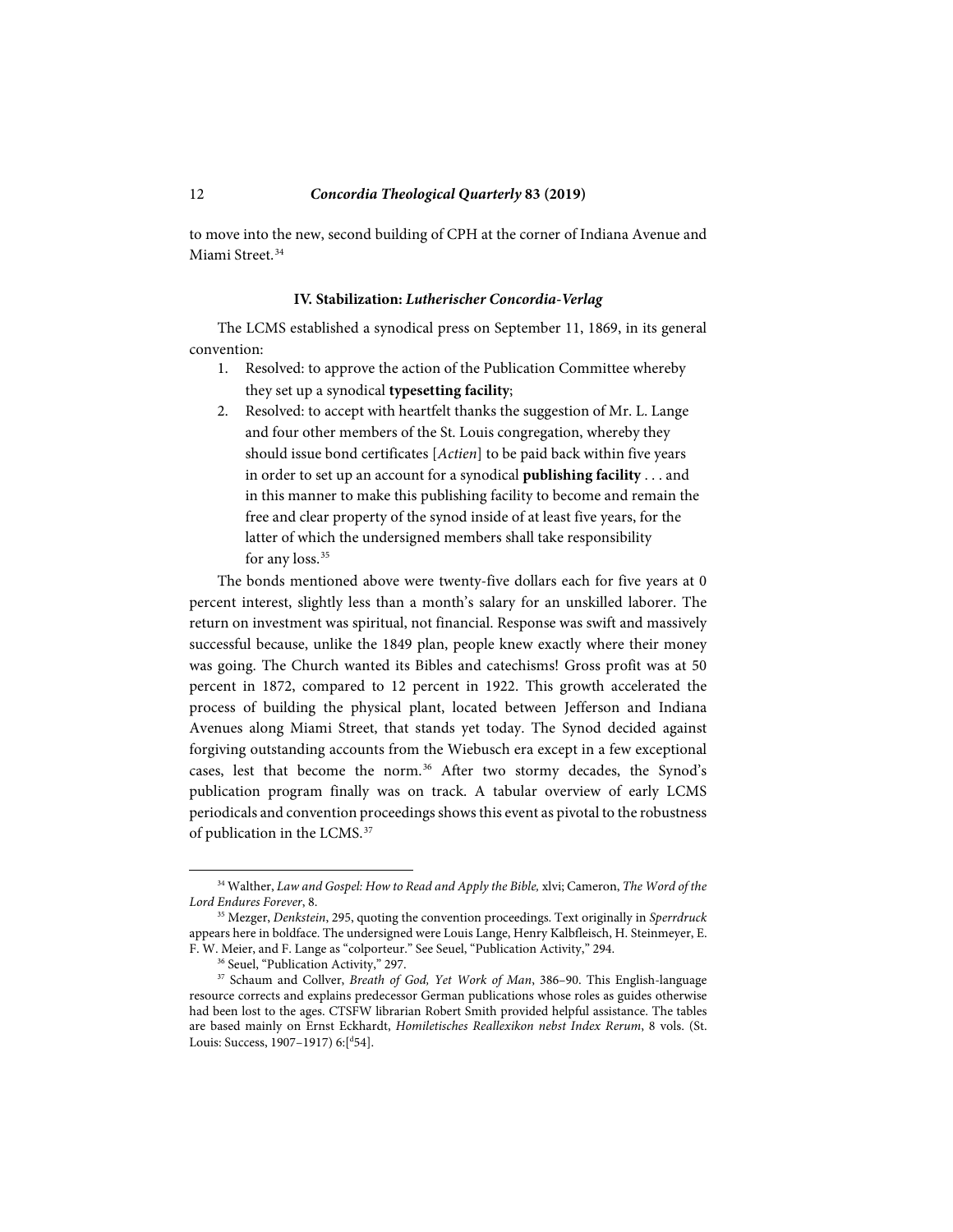Edmund Seuel relates that the founding date for Concordia Publishing House should precede its incorporation because the Board of Directors [*Direktorium*] authorized by the 1869 convention had been operating continuously as such since then.[38](#page-12-0) Georg Mezger reports that the original plan was to make Walther the president of the Board of Directors. Walther declined, but he maintained an active, supervisory role in the young firm. The cornerstone was laid on October 21, 1869, and the "Printing Office" was complete on December 27, 1869. The \$3,800 "Adams Press" from Hoe of Boston was installed on February 6, 1870. The first publications included Lindemann's *Schulblatt*, an edition of Johann Conrad Dietrich's *Dr. Martin Luthers Kleiner Katechismus ("Dr. Martin Luther's Small Catechism")*, and an intermediate reader, *Lesebuch für Mittelklassen ("Reading Book for Intermediate Classes")*.

Walther dedicated the new building on Monday, February 28, 1870. The dedication began with a 2:15 p.m. service at Holy Cross Church, a block west of the seminary, with the brass choirs of both Immanuel, St. Louis and St. Trinity, Carondelet. Pastor G. Schaller wrote a seven-stanza hymn about Christian publishing set to the tune "*Nun freut' euch, liebe Christen, g'mein*" ("Dear Christians, One and All, Rejoice"). Walther gave a dedication speech. The public was invited to see the press in action. Sumptuous food and drink (beer and wine) were served. [39](#page-12-1) The festivities included community singing that lasted until 11 p.m. in the winter cold with "*Nun ruhet alle Wälder*."[40](#page-12-2) The early LCMS was serious but not uptight.

Concordia Seminary had been incorporated as "Concordia College" since February 23, 1853, three years after the "German Theological Seminary" in Fort Wayne. As such, it had the legal right to hold real estate and bequests in trust for the LCMS, which was not incorporated until 1894. The 1870s brought the so-called "Blaine Amendments" and attacks on church rights and parish schools that lasted until about 1930.<sup>[41](#page-12-3)</sup> The young synodical press took shelter under the seminary's corporate wing until 1891, even though it ran independently. Thus, Walther referred

<span id="page-12-0"></span><sup>&</sup>lt;sup>38</sup> Seuel, "Publication Activity," 294-95. We capitalize Board of Directors throughout the article because it was the legal entity, backed by Concordia Seminary, that construed Concordia Publishing House before and at its incorporation.

<span id="page-12-1"></span><sup>&</sup>lt;sup>39</sup> The potable water in the Dutchtown section of St. Louis had a high sulfur content. On the fact that beer as well as water were the common daily beverage for all, CPH holds a manuscript by George Buettner. Children could drink "small beer," which included root beer, that was brewed to have a low alcohol content.

<span id="page-12-3"></span><span id="page-12-2"></span><sup>&</sup>lt;sup>40</sup> Mezger, *Denkstein*, 298-302; Seuel, "Publication Activity," 295-97. The "Printing Office," now at the corner of Texas (formerly Clara) and Miami Streets (number 5) is shown in Walther, Law and Gospel: How to Read and Apply the Bible, xlvii. Published accounts appear to speak of the "Adams Press" as the second letterpress used on campus.

<sup>&</sup>lt;sup>41</sup> Schaum and Collver, *Breath of God, Yet Work of Man*, 23.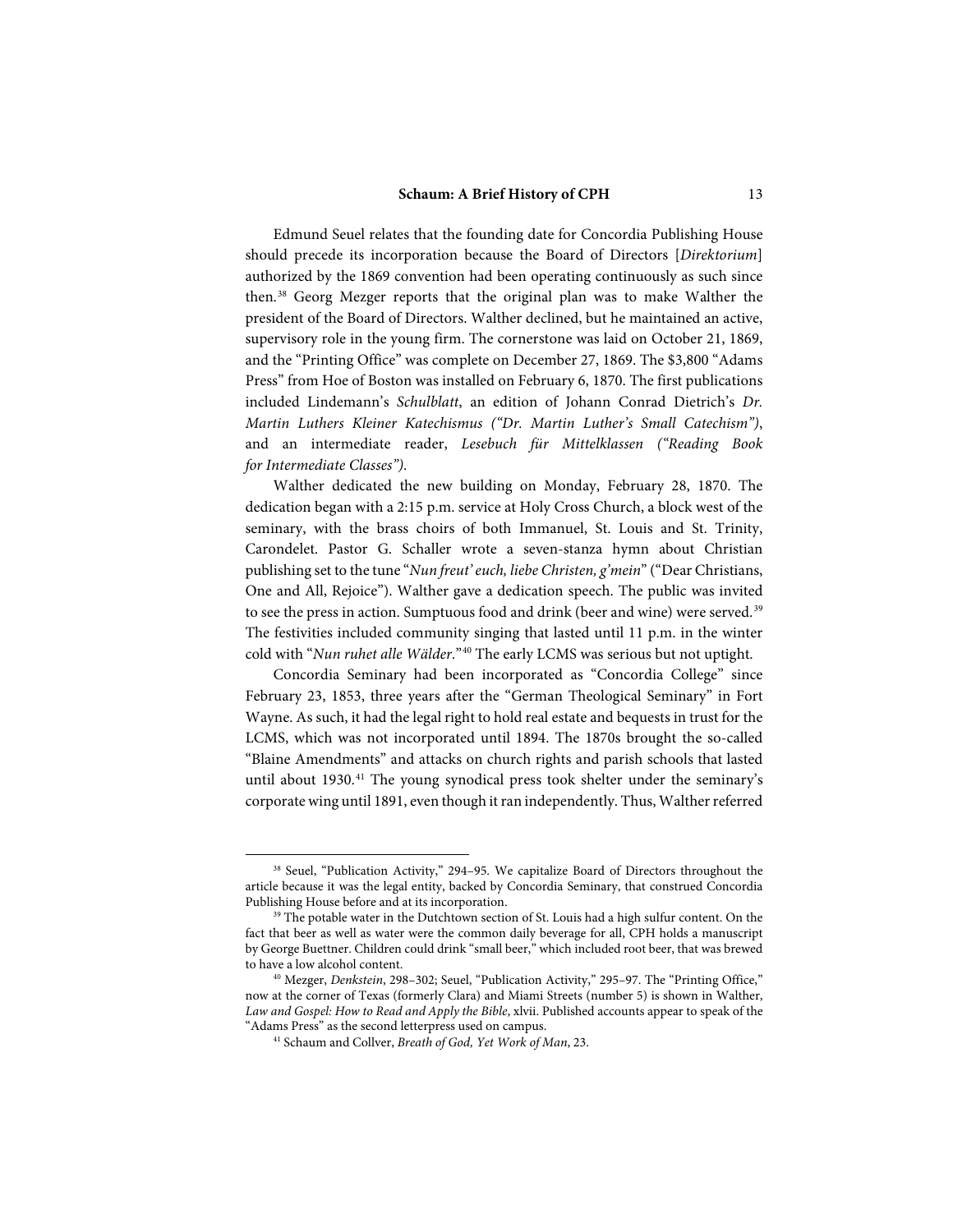to "our Concordia Press" [*unsere Concordia Druckerei*] at its dedication in 1870.[42](#page-13-0) Concordia Seminary continued to produce course notes, outlines, and similar works *als Manuskript gedruckt* via CPH and, later, its own print shop. The student association printed and bound handwritten lecture notes using a mimeograph duplicator, styling itself "Concordia Seminary Mimeograph Printing Company" (MIMPERCO). [43](#page-13-1)

In 1878, the synodical convention officially established the name "Lutheran Concordia Publishing House" (*Lutherischer Concordia-Verlag*).<sup>[44](#page-13-2)</sup> Thereafter, the press began to grow as an independent, self-sustaining institution. Amid the turbulence of the Election Controversy, CPH thrived as a mainstay of the "Missouri fortress," supporting one of the most productive times for publications in the LCMS.[45](#page-13-3) The 1880s also were important as a time of organization. From 1881 through 1887, the general presidency, presidencies of educational institutions, and boards of directors all received new sets of instructions, powers, responsibilities, and regulations.[46](#page-13-4)

Starting in 1881, professors were entitled to request editorial assistance and have their research costs reimbursed if approved by CPH. Otherwise, they could request that the synodical treasury purchase their needed materials, which would revert to being the property of the respective seminary libraries. Previously, if a professor wrote a book or article, he absorbed all the up-front costs as a selfless labor of love with no reimbursement. The faculty were not rich; the fruit of their longsuffering labor enriched seminary libraries, not their families. Professors still received no honoraria for the books and articles that they wrote. Martin C. Barthel began to be paid by CPH instead of the LCMS treasury. The Board of Directors became the holder of the bond certificates that had been circulating instead of the LCMS. Projects included a reorganized *Amerikanischer Kalender für deutsche Lutheraner* ("American Calendar for German Lutherans," started 1870, the

<sup>42</sup> Compare Cameron, *The Word of the Lord Endures Forever*, 4–7.

<span id="page-13-1"></span><span id="page-13-0"></span><sup>43</sup> Here German *Concordia Seminar* is used, even though the rest of the name is in English. See Schaum and Collver, *Breath of God, Yet Work of Man*, 144–45. See also Franz Pieper, *Vorträge über die evangelisch-lutherische Kirche die wahre sichtbare Kirche Gottes auf Erden, im Anschluss an das Referat, "Die ev.-luth. Kirche", u.s.w*., parts I and II (St. Louis: MIMPERCO, 1890–91); *Festrede gehalten bei der Feier des Geburtstags Dr. M. Luthers im ev.-luth. Concordia Seminar zu St. Louis, Mo. den 10. November 1891* (St. Louis: MIMPERCO, 1891).

<sup>44</sup> Seuel, "Publication Activity," 295; Cameron, *The Word of the Lord Endures Forever*, 8.

<span id="page-13-4"></span><span id="page-13-3"></span><span id="page-13-2"></span><sup>45</sup> That is true for hermeneutics, yet also in general. See Schaum and Collver, *Breath of God, Yet Work of Man*, 246. On the Election Controversy or Predestinarian Controversy see also Carl S. Meyer, "The Missouri Synod and Other Lutherans Before 1918," in *Moving Frontiers*, ed. Carl S. Meyer (St. Louis: Concordia Publishing House, 1964), 267–278; E. Clifford Nelson, *The Lutherans in North America* (Philadelphia: Fortress, 1975), 313–325.

<sup>46</sup> See the convention proceedings from 1881, 1884, 1887, and 1890.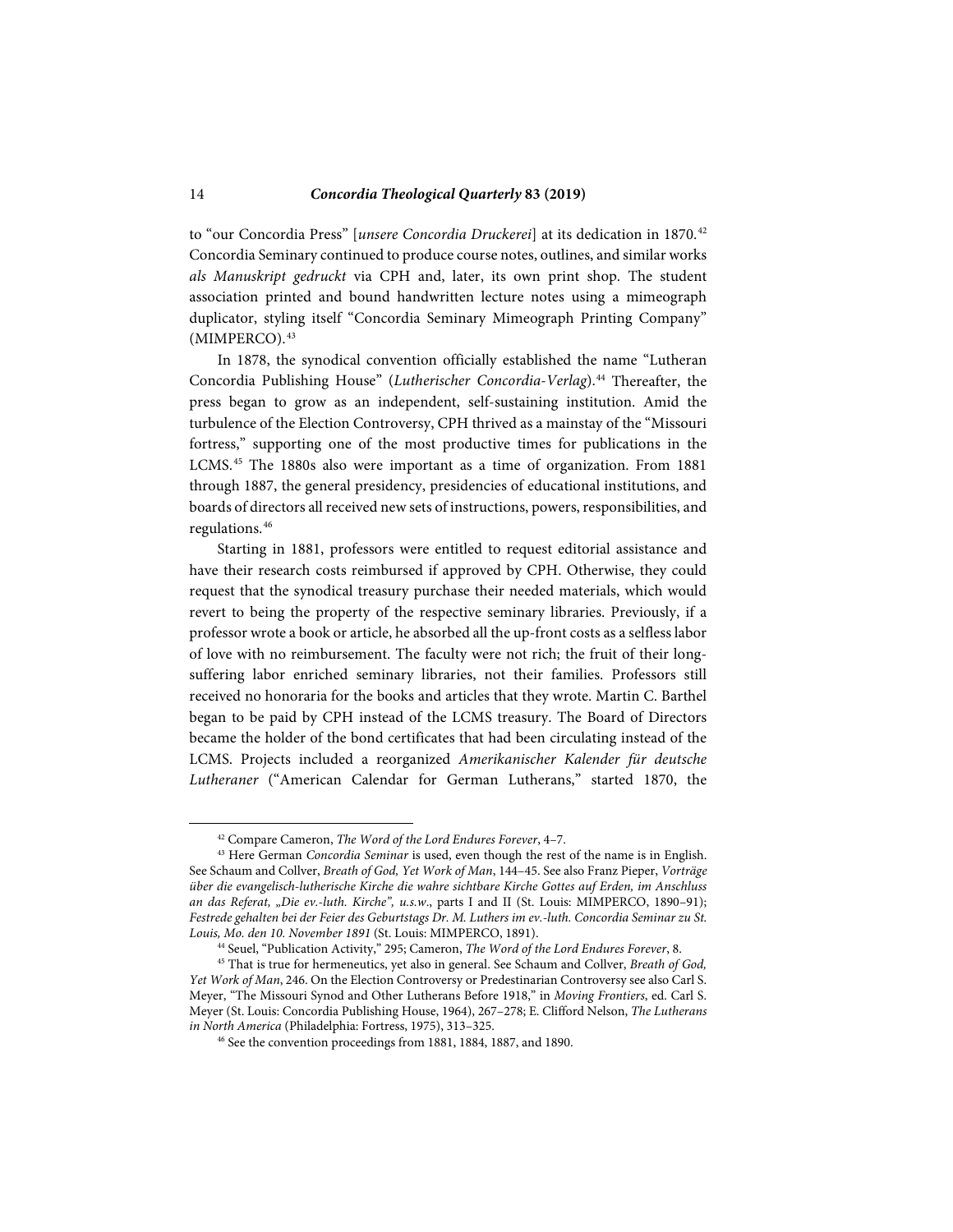forerunner of *The Lutheran Annual*), an atlas, and a series of three English readers. A host of committees were established to see what future projects could be done.<sup>[47](#page-14-0)</sup>

In 1884, Barthel got a raise from \$1,500 to \$2,000 per annum in order to be on par with similar secular positions. CPH was directed to sell books also in Germany via cooperation with the Saxon Free Church, part of which is in today's LCMS sister church, the *Selbständige Evangelisch-Lutherische Kirche* (SELK). The LCMS resolved that the faculty of Concordia Seminary, together with the CPH Board of Directors, set the prices of books to be as inexpensive as possible, in order to be competitive with similar resources in Germany. That faculty also performed doctrinal review for the LCMS until 1974. At least two directors had to serve as delegates for the LCMS General Delegate-Synod. The directors had to meet monthly, and the general agent (later, general manager) was required to attend. The chairman of the Board of Directors was designated president of CPH; the position had to be filled by an ordained minister of the church. (That stipulation changed in 1971 when Mr. Ralph Reinke became president of CPH.) The directors were governed by Chapter VI of the 1854 LCMS constitution in the same manner as all other synodical officers.

Also in 1884, the Board of Directors gained the sole authorization to decide what should be printed, except when the General Delegate-Synod voted to publish a work. The board was prohibited to do business with anyone save the general agent. Should the latter choose to let works go out of print or make other business changes, he was required to inform either the general LCMS president or the General Delegate-Synod. A host of regulations applied separately to the general agent regarding wholesale production, retail sales, and ordering from other publishers.

Perhaps most important for the Synod, the delegates resolved to develop a unified study text for Luther's Small Catechism. It later was known as the Schwan Catechism after LCMS President Heinrich C. Schwan (who served 1887–99).[48](#page-14-1) Current English explanations of the Small Catechism used in the LCMS are descended from this catechism via the English translation and bilingual editions of 1912, used commonly among members of the Evangelical Lutheran Synodical Conference of North America.

The year 1887 saw the death of Walther. Still, the LCMS publishing project begun by Walther continued to live on, adding strength to strength. The Bible society that Walther had started in 1853 offered its assets of \$17,407.73 to be

<span id="page-14-0"></span><sup>47</sup> LCMS, *Achtzehnter Synodal-Bericht der Allgemeinen deutschen evangelisch-lutherischen Synode von Missouri, Ohio und anderen Staaten versammelt als Dritte Delegaten-Synode zu Fort Wayne, Indiana im Jahre 1881* (St. Louis: Concordia Publishing House, 1881), 64–67.

<span id="page-14-1"></span><sup>48</sup> LCMS, *Neunzehnter Synodal-Bericht der Allgemeinen deutschen evangelisch-lutherischen Synode von Missouri, Ohio und anderen Staaten versammelt als Vierte Delegaten-Synode zu St. Louis, Mo., im Jahre 1884* (St. Louis: Concordia Publishing House, 1884), 57–62.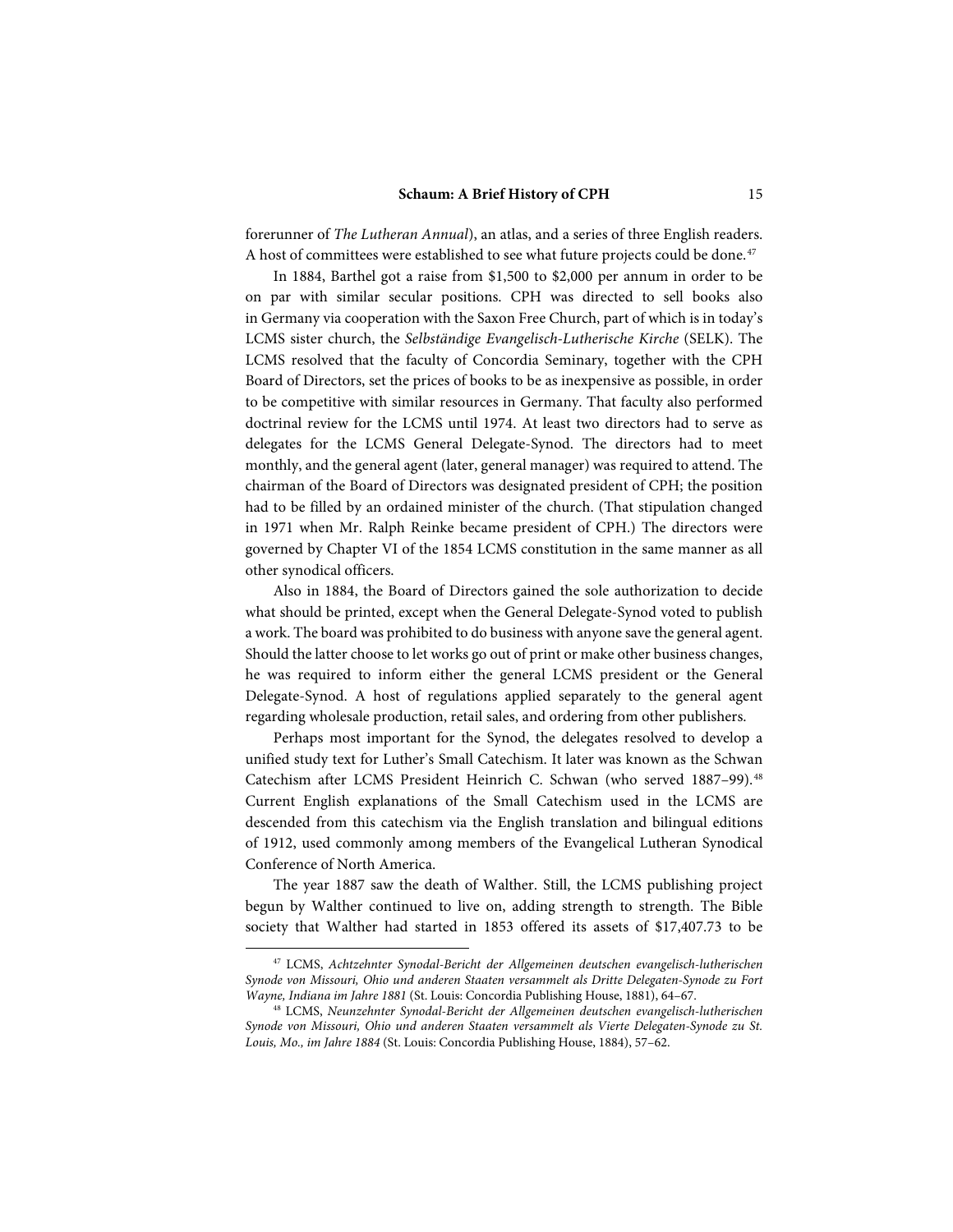absorbed by CPH, which the Synod approved.[49](#page-15-0) The report in 1887 showed the CPH board in compliance with its official regulations. Its status was equivalent to the boards of control (originally *Directorat*, later *Aufsichtsbehörden*) of the educational institutions. The board noted that CPH had been supplementing the general LCMS treasury since 1881, and that even though the total in the 1884–87 triennium had decreased to \$97,700.80, still, CPH was committed to supporting the efforts that created its success.<sup>[50](#page-15-1)</sup>

Between 1870 and 1922, CPH experienced substantial growth. A second building was authorized in 1872 and completed in 1874, facing Indiana Avenue. That second building was annexed twice by 1888. Another building was added in 1893, facing Jefferson Avenue at the corner of Miami at the current 3558 South Jefferson location, with additions in 1911, 1925, and 1941.<sup>[51](#page-15-2)</sup> Both power facilities and press capabilities were expanded several times.

Logotypes are reflections of an institution. Illustration 2 shows the most common CPH logos seen from around 1883 to the 1941–44 transition period, reflecting the management of M.C. Barthel, Martin S. Tirmenstein, and Edmund Seuel. No logos appear before 1880, apart from printer's ornaments like the Bible and sword associated with Walther's *Evangelien-Postille* ("Gospel Postil," first printed in  $1870$ ).<sup>[52](#page-15-3)</sup>



Illustration 2: German-Era CPH Logos

<span id="page-15-0"></span><sup>49</sup> LCMS, *Zwanzigster Synodal-Bericht der Allgemeinen deutschen evangelisch-lutherischen Synode von Missouri, Ohio und anderen Staaten versammelt als Fünfte Delegaten-Synode zu Fort Wayne, Indiana im Jahre 1887* (St. Louis: Concordia Publishing House, 1887), 57.

<sup>50</sup> LCMS, *Zwanzigster Synodal-Bericht*, 45–46.

<span id="page-15-2"></span><span id="page-15-1"></span><sup>51</sup> Mezger, *Denkstein*, 296–97, 302; Seuel, "Publication Activity," 289–93; Cameron, *The Word of the Lord Endures Forever*, 8–11; Christian Cyclopedia, s.v. "Lutheran Publication Houses," ed. Erwin Lueker, Luther Poellot, and Paul Jackson, http://cyclopedia.lcms.org/display.asp?t1 =p&word=PUBLICATIONHOUSES.LUTHERAN. The 1874 "Lutheran Printing House" (no. 7), is shown in Walther, *Law and Gospel: How to Read and Apply the Bible*, xlvii.

<span id="page-15-3"></span><sup>&</sup>lt;sup>52</sup> During the 1870s, colophons in LCMS publications referred to *Druckerei der ev.-luth*. *Synode von Missouri, Ohio u. a. Staaten* or *M.C. Barthel, General-Agent der deutschen ev.-luth. Synode von Missouri, Ohio u. a. Staaten*.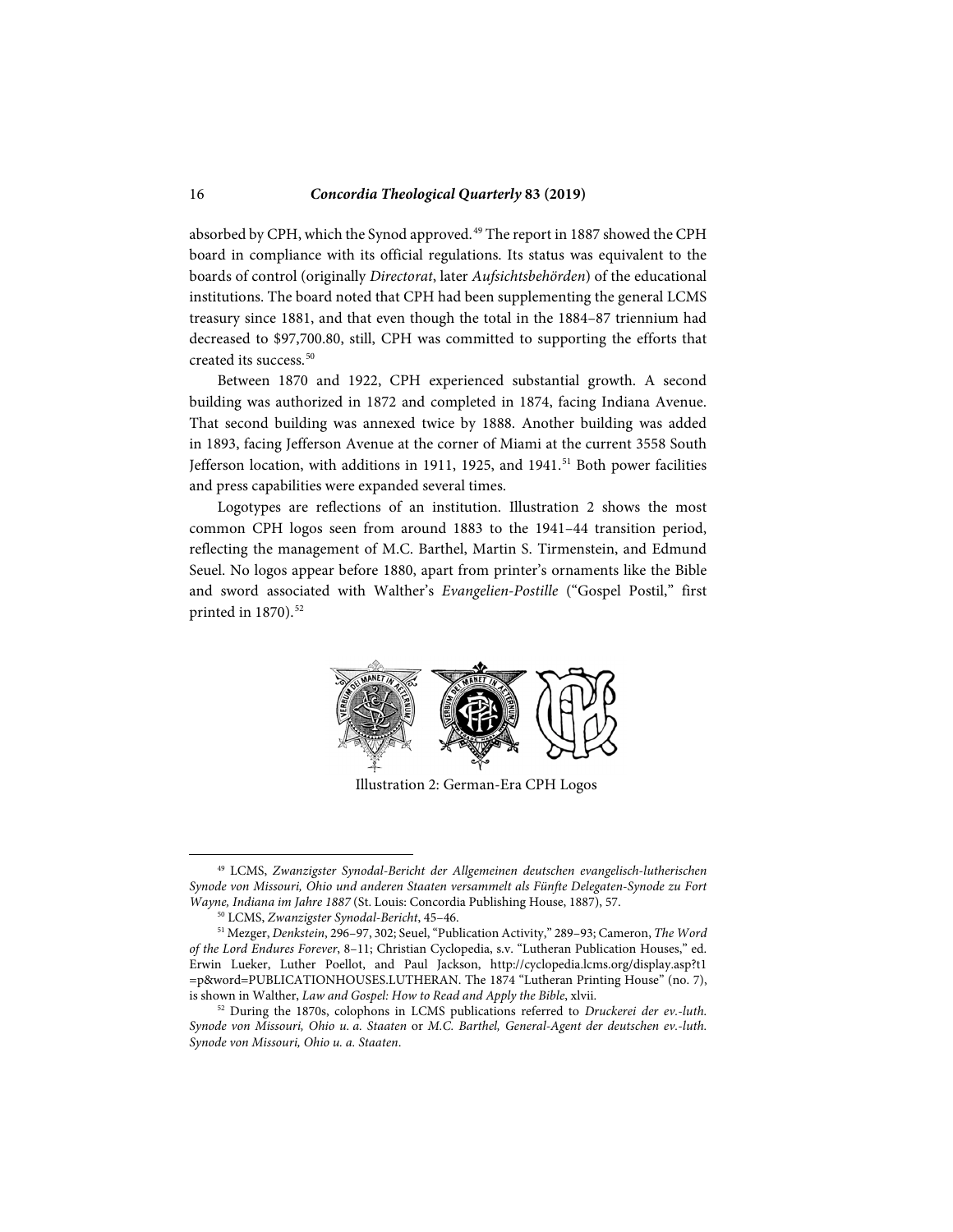The leftmost logo appeared circa 1883 and was used on new works through at least 1895.<sup>[53](#page-16-0)</sup> It appeared on reprinted works through at least 1898.<sup>[54](#page-16-1)</sup> Its style stands at the very end of Romanticism. It slightly rewords 1 Peter 1:25, "*Verbum autem Domini manet in aeternum*," also recalling Isaiah 40:8. In English, it reads, "Yet the word of the Lord endures forever." The words that come off the press must agree with Scripture, a central tenet of CPH. The fleurs-de-lis signify Trinitarian motifs and perhaps also the symbolism of the city of St. Louis, while the "wings" at the top signify power. [55](#page-16-2) Round logos of the era suggest global importance, opulence, quality, and a guarantee of trust. Luther's 1532 Galatians commentary refers to doctrine as an unbroken ring.[56](#page-16-3) The intertwined CSV stands for *Concordia Synodal-Verlag ("Synodical Concordia Publishing House")*.

One of the first works in which the middle logo appears is Walther's 1893 *Gesetz und Evangelium ("Law and Gospel")*, the printing of the shorter 1878 lecture series that has not been translated into English.<sup>[57](#page-16-4)</sup> The right-hand logo appeared around 1908 as a designation for practical works.[58](#page-16-5) By 1913, it was used on shorter academic works. [59](#page-16-6) The middle and right-hand logos were used interchangeably, with a preference for the middle. For example, Franz Pieper's *Christliche Dogmatik ("Christian Dogmatics")* used the middle logo, while its index volume by Ernst Eckhardt used the logo at right. Both the middle and right-hand logos have a noticeable Art Nouveau influence. Both have CPH for *Concordia Publishing House*. The middle logo adds "Trade Mark."[60](#page-16-7)

### **V. Incorporation and Change: CPH Comes of Age**

In the 1887 *Proceedings* a major part of LCMS business proceedings included the work of CPH (pages 45–57). In 1890, that work expanded. The Synod had

<span id="page-16-0"></span><sup>53</sup> See the title pages in Wilhelm Sihler, *Zeit- und Gelegenheits-Predigten* (St. Louis: Concordia Publishing House, 1883); Henry Sieck, *Adventspredigten über ausgewählte Texte* (St. Louis: Concordia Publishing House, 1895).

<span id="page-16-2"></span><span id="page-16-1"></span><sup>54</sup> For example, Luther, *Kleiner Katechismus* (St. Louis: Concordia Publishing House, 1898). During this period, many CPH colophons indicate the printing year, not the copyright year.

<sup>&</sup>lt;sup>55</sup> Possibilities include the Holy Spirit, an imperial eagle on a crown, or a military decoration.

<sup>56</sup> Schaum and Collver, *Breath of God, Yet Work of Man*, 224, 462.

<sup>57</sup> See Walther, *Law and Gospel: How to Read and Apply the Bible,* ix–xii.

<span id="page-16-5"></span><span id="page-16-4"></span><span id="page-16-3"></span><sup>58</sup> *Concordia Chöre: Eine Sammlung von Liedern in vierstimmigen Satz für unsere Schulen und Sonntagsschulen* (St. Louis: Concordia Publishing House, 1908).

<span id="page-16-6"></span><sup>59</sup> Franz Pieper, *Zur Einigung der amerikanisch-lutherischen Kirche in der Lehre von der Bekehrung und Gnadenwahl* (St. Louis: Concordia Publishing House, 1913).

<span id="page-16-7"></span><sup>&</sup>lt;sup>60</sup> Northwestern Publishing House also used a logotype influenced by Art Nouveau in 1915. See Carl Manthey Zorn, *Christenfragen aus Gottes Wort* (Milwaukee: Northwestern Publishing House, 1915).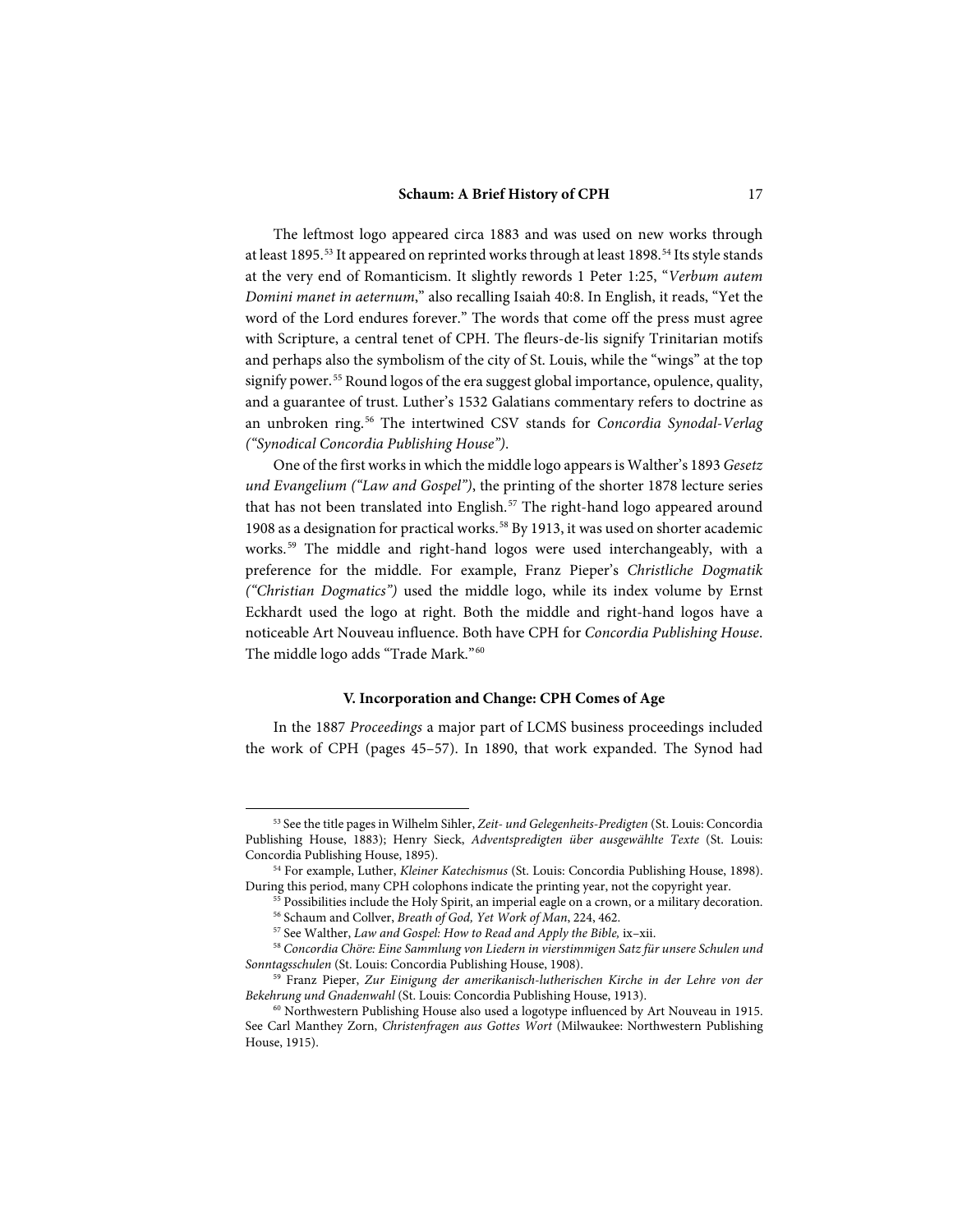to make debt-collecting resolutions involving specific members, a burden they had not foreseen!

It was time that CPH incorporate, and the Board of Directors asked for that action. The synodical publication committee concurred, citing the Bennett legislation of the day that put the legal situation of CPH into question. After approval by the Synod in 1890, CPH was incorporated on May 27, 1891, as a stock company with 196 shares at \$1,000 each, held in good faith by the seven members of the Board of Directors, each of whom held 28 shares. [61](#page-17-0) At this time, Pastor Carl Ludwig Janzow (known also as Charles) was the president of CPH, chairman of the board, and chairman of the committee tasked with publishing Ferdinand Walther's literary remains. He had worked closely with Walther as director of the Board for English Mission. $62$ 

Lightning struck out of the blue. On August 14, 1891, Assistant General Manager Martin S. Tirmenstein detected an unauthorized \$50 check to M. C. Barthel. An audit showed irregularities with the elder Barthel and M. R. Barthel Jr.; President Janzow interviewed the junior Barthel, who fled and went into hiding. M. C. Barthel initially was declared mentally unfit for trial on December 26, 1891. That declaration apparently was voided. Thereafter, a grand jury indicted M. C. Barthel on May 23, 1892, ordering his arrest. He was judged competent for trial. Thereafter, Barthel confessed to the Synod on July 23, 1892, and in criminal court on August 1, 1892, that he had embezzled \$50,000 in cash and other goods. C. L. Janzow stepped aside from his position the same year. The incident made national trade news in *The Publishers Weekly*. The report in the 1893 LCMS convention changed the Synod in fundamental ways. For legal stability, the Synod incorporated on June 2, 1894.<sup>[63](#page-17-2)</sup>

<span id="page-17-0"></span><sup>61</sup> LCMS, *Einundzwanzigster Synodal-Bericht der Allgemeinen deutschen evangelischlutherischen Synode von Missouri, Ohio und anderen Staaten versammelt als Sechste Delegaten-Synode zu Milwaukee, Wis. im Jahre 1890* (St. Louis: Concordia Publishing House, 1890), 57. The Articles of Association for all LCMS organs used to be printed in the handbook that contained the constitution, bylaws, and regulations of the synod. See those of CPH in, for example, S*ynodalhandbuch der Evangelisch-Lutherischen Synode von Missouri, Ohio und Andern Staaten* (St. Louis: Concordia Publishing House, 1924), 102–103. See also Seuel, "Publication Activity," 302. This later caused problems with the IRS. Looking for money during the Second World War, the Roosevelt administration pursued companies that were associated with churches, yet not incorporated in related fashion. CPH lost its case in U.S. district court. It paid the IRS and later reincorporated as a tax-exempt not-for-profit corporation. Details are in the CPH archives.

<sup>62</sup> Dallmann, *My Life*, 36–37.

<span id="page-17-2"></span><span id="page-17-1"></span><sup>63</sup> LCMS, *Zweiundzwanzigster Synodal-Bericht der Allgemeinen deutschen evangelischlutherischen Synode von Missouri, Ohio und anderen Staaten versammelt als Siebente Delegaten-Synode zu St. Louis, Mo. im Jahre 1893* (St. Louis: Concordia Publishing House, 1893), 98–101. See also S*ynodalhandbuch* (1924), 99–102. Details in Schaum and Collver, *Breath of God, Yet Work of Man*, 270–72, are given in cursory fashion following the reporting in *The Publishers Weekly.*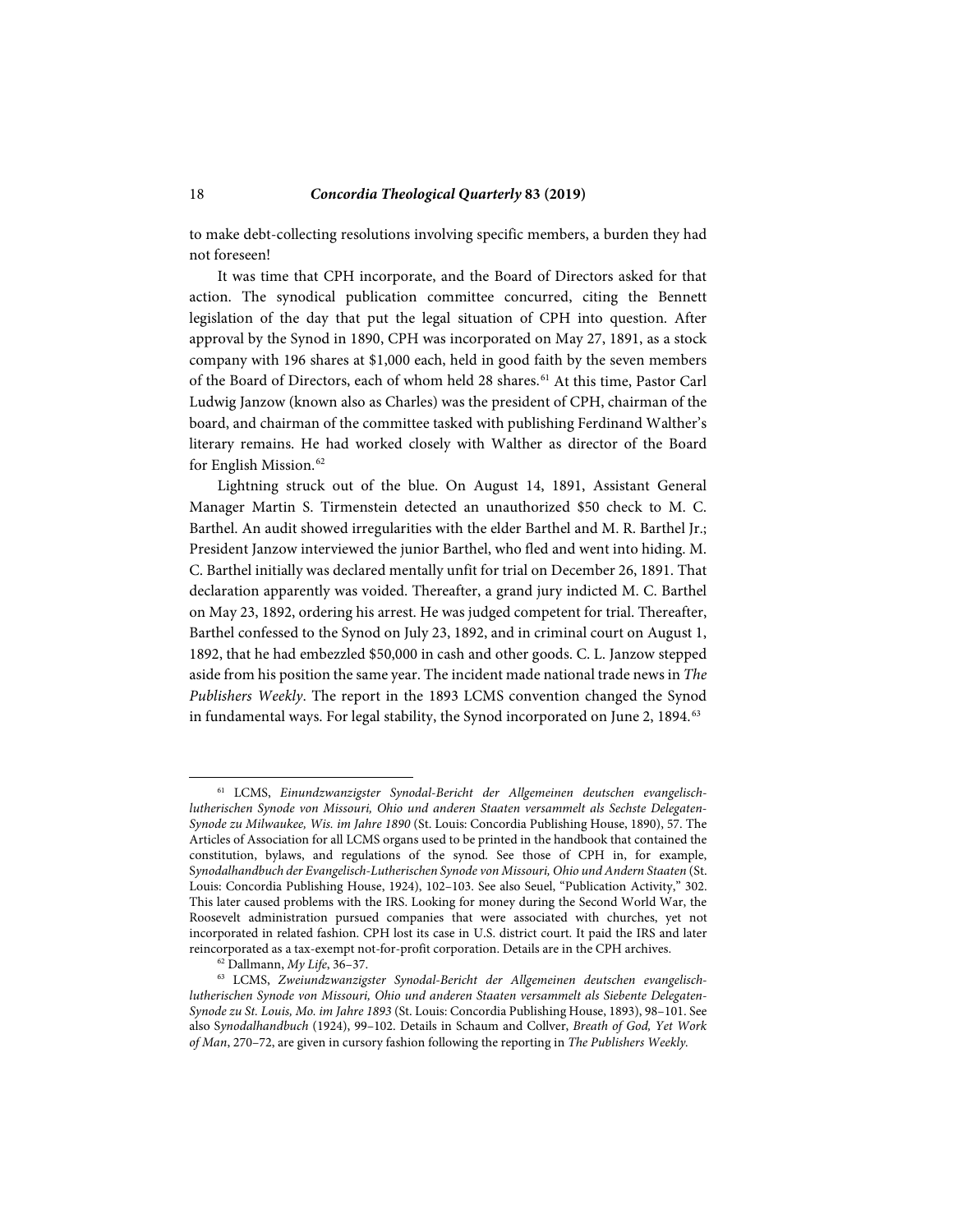This loss was equal to 35.7 percent of the 1882–83 building cost of Concordia Seminary and 138 percent of the 1883 building cost of St. Paul's College in Concordia, Missouri. Even though this amount was dwarfed by LCMS financial irregularities in the 1960s, the effects were greater.<sup>[64](#page-18-0)</sup> Those affected included CPH, Concordia Seminary, and everything that it held in trust for the LCMS. The general response, beginning in 1893, was to adopt current best business practices.<sup>[65](#page-18-1)</sup>

Martin S. Tirmenstein righted the ship and got her moving on course. He was the grandson of Samuel Tirmenstein, one of the Saxon immigrants of 1838. Martin's wife was Clara Louise Lange, related to Louis Lange. He was appointed general manager on November 17, 1891, at the same salary as Barthel. CPH celebrated its silver jubilee on February 27, 1895. Rev. E. A. Brauer, the only surviving member of the seminary faculty from the 1870 dedication, delivered the sermon. Tirmenstein oversaw the award-winning CPH display at the 1904 Louisiana Purchase Exposition in St. Louis, after similar displays at the 1893 World's Columbian Exposition in Chicago and the Pan-American Exposition at Buffalo in 1901. In 1905, CPH got its first Linotype hot-metal press; it had seven by 1922. Tirmenstein resigned his position on March 10, 1907, to take on a management position at a printing firm in Konstanz, Germany. He died of respiratory complications in January 1908 after sailing to Europe.<sup>[66](#page-18-2)</sup>

Johann Edmund Seuel, known as Edmund, became general manager on March 18, 1907, serving until 1944. He also served as pastor and missionary in Ogalalla, Nebraska (1886–88); teacher at Walther College (the first LCMS high school in St. Louis, 1888–1907); LCMS treasurer (1914–42); and co-founder of the Lutheran Layman's League. His position as treasurer was the catalyst for the LCMS to locate its corporate headquarters in St. Louis.<sup>[67](#page-18-3)</sup> Previously, the LCMS presidents did

<span id="page-18-0"></span><sup>64</sup> See Carl S. Meyer, *Log Cabin to Luther Tower: Concordia Seminary During One Hundred and Twenty-five Years Toward a More Excellent Ministry 1839–1964* (St. Louis: Concordia Publishing House, 1965), 83; "About Us," St. Paul's Concordia Lutheran Church and School, accessed March 26, 2019, http://www.stpaulsconcordia.org/about. Compare LCMS, *Proceedings of the Forty-Fifth Regular Convention of the Lutheran Church—Missouri Synod* (St. Louis: Concordia Publishing House, 1962), 154, 156; LCMS, *Convention Proceedings: 49th Regular Convention* (St. Louis: Concordia Publishing House, 1971), 147–48; Fred C. Rutz, *A Businessman Looks at His Church* (Painesville, Ohio: [Fred C. Rutz Foundation], [1967]); *Supplement to A Businessman Looks at His Church* (Painesville, Ohio: [Fred C. Rutz Foundation], [1968]).

<sup>65</sup> Schaum and Collver, *Breath of God, Yet Work of Man*, 270–72.

<span id="page-18-2"></span><span id="page-18-1"></span><sup>66</sup> Perhaps the best published account of Tirmenstein's life is in Cameron, *The Word of the Lord Endures Forever*, 14–15. Compare Seuel, "Publication Activity," 300–301, wherein Seuel is unusually critical of Tirmenstein. Seuel disapproved of Tirmenstein's exposition displays as a waste of resources and panned *Concordia Magazine* as a marketing failure until it was redesigned as the successful *Young Lutheran's Magazine*.

<span id="page-18-3"></span><sup>67</sup> Seuel, "Publication Activity," 301; Cameron, *The Word of the Lord Endures Forever*, 17–19; *Lutheran Cyclopedia*, revised edition, ed. by Erwin L. Lueker and Luther D. Poellot (St. Louis: Concordia Publishing House, 1975), 713.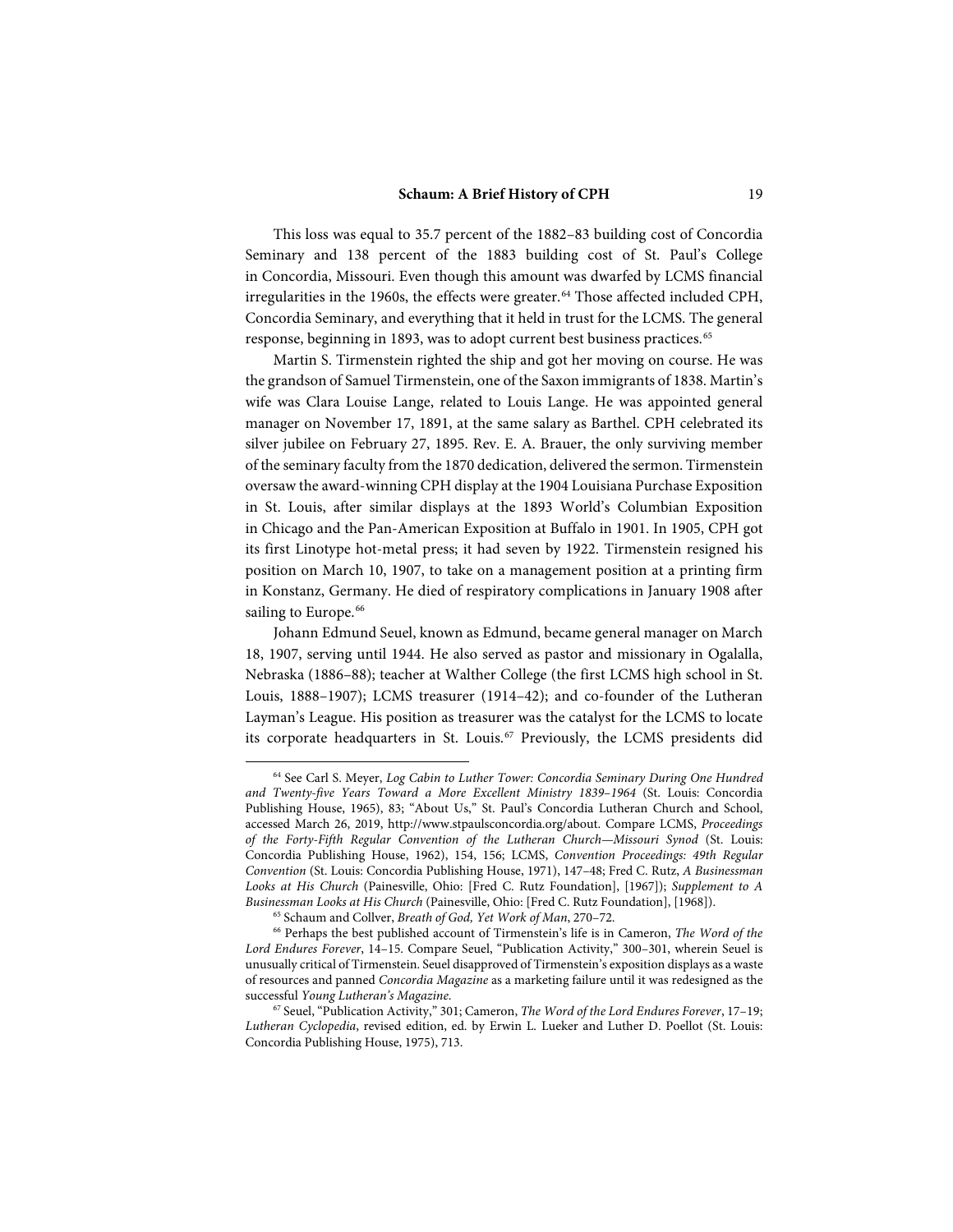business from their respective parishes or locations of work in Cleveland, St. Louis, Chicago, and Oak Park, Illinois. The administrative business of the LCMS was conducted in crowded office space located at CPH. The "Lutheran Building" at 210 North Broadway opened as the LCMS headquarters in 1951.<sup>[68](#page-19-0)</sup>

Major changes occurred after 1911. With the merger of the English Evangelical Lutheran Synod of Missouri and Other States as the LCMS English District, CPH absorbed the American Lutheran Publication Board (the original ALPB). Their catalog, printed out of Pittsburgh, Pennsylvania, included the *Evangelical Lutheran Hymn-Book* (second edition 1909); *Sunday-School Hymnal* (1901); *The Abridged Treasury of Prayer* (1906, an English translation of selections from the larger *Evangelisch-lutherischer Gebets-Schatz* by CPH); and a number of sermon collections and devotional works.

The two English hymnals that were brought into the LCMS helped to lay the foundation for a common LCMS worship experience that has existed for about a century. The move from *Christenlehre* to Sunday School was helped by the attraction of area children and their families to church.<sup>[69](#page-19-1)</sup> Yet some changes heralded later tensions. Although some LCMS churches started using offering envelopes in the 1890s, they usually did not collect the offering during the service after the offertory.<sup>[70](#page-19-2)</sup> The LCMS *Gesangbuch* strove to preserve the theological unity of the spoken word and the visible Word, seeing a collection as being disruptive to that.

The English Synod, on the other hand, used the Common Service developed by the predecessor bodies of the United Lutheran Church in America. The ULCA claimed that the collection of offerings after the offertory, with subsequent mandatory placement on the altar, was the act of the congregation actualizing the Gospel.[71](#page-19-3) Tensions between the *Gesangbuch* approach and that of the *Evangelical Lutheran Hymn-Book* created ambiguity regarding the scope and validity

<span id="page-19-0"></span><sup>68</sup> John W. Behnken and William J. Schmelder, *This I Recall*, revised edition (St. Louis: Concordia Publishing House, 2014), 43–44. For photos and more information about the building see "Built St. Louis," accessed May 1, 2019, https://www.builtstlouis.net/opos/lutheran.html.

<span id="page-19-1"></span><sup>69</sup> See also Schaum and Collver, *Breath of God, Yet Work of Man*, 479n15. *Christenlehre*, with both Lutheran and Roman Catholic roots, was a service of religious instruction, often held on Sunday afternoon, where the pastor expounded on Christian doctrine. When the LCMS shifted to Sunday School, it drew on both the tradition of Norwegian mission societies and approaches that had been imported from England into English-speaking American churches.

<span id="page-19-2"></span><sup>70</sup> Compare Cameron, *The Word of the Lord Endures Forever*, 13; Ludwig E. Furbringer, *Liturgik: Leitfaden fur Vorlesungen* (St. Louis: Concordia Publishing House, 1915), 18–19.

<span id="page-19-3"></span><sup>71</sup> Luther D. Reed, *The Lutheran Liturgy* (Philadelphia: Muhlenberg, 1947), 308–309; Paul Z. Strodach, ed., *An Explanation of the Common Service*, 6th ed. (Philadelphia: United Lutheran Publication House, 1941), 41.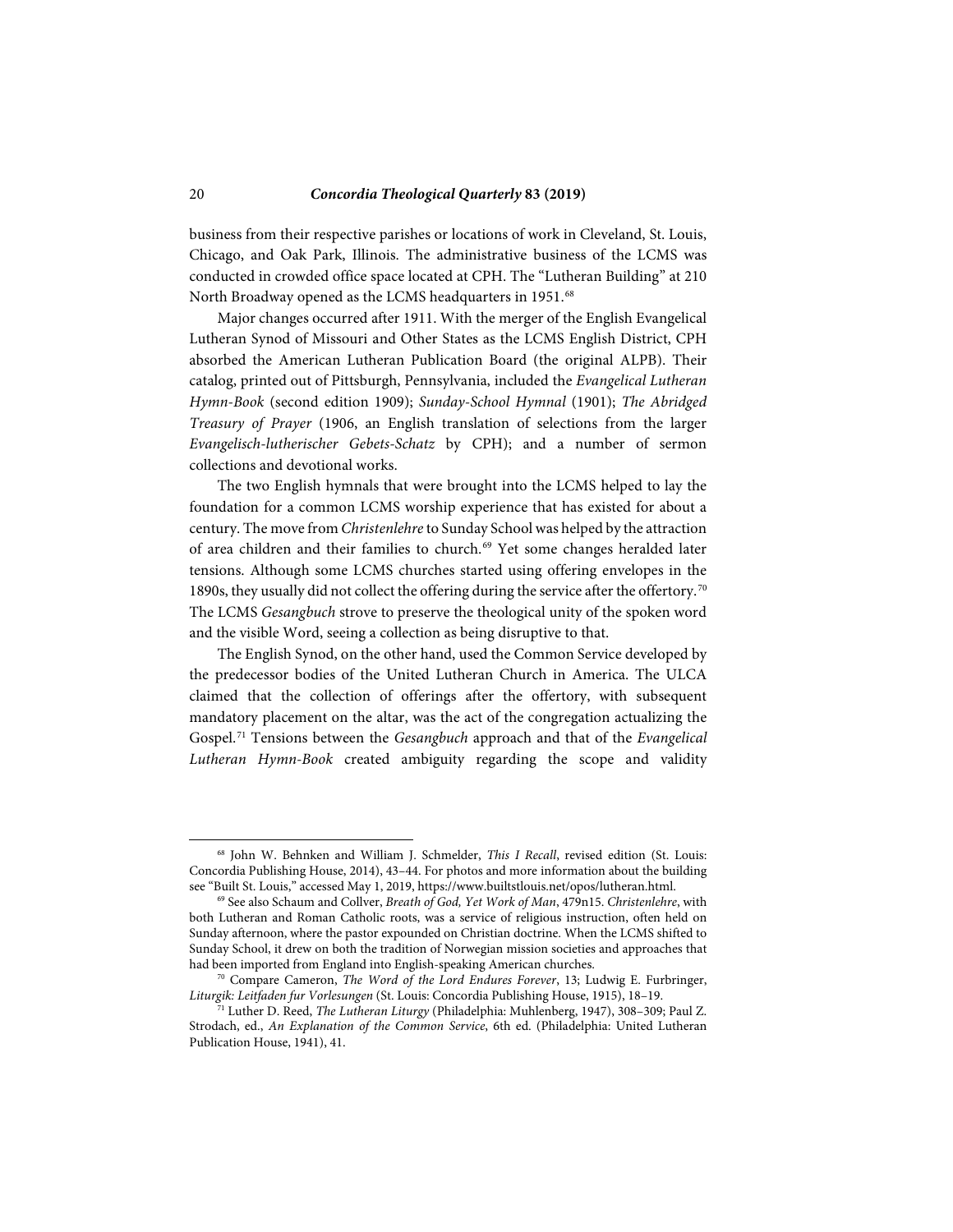of actualized faith in the worshiping community. That ambiguity ignited arguments at the time and fueled later conflicts.[72](#page-20-0)

In 1899, C. L. Janzow published *Life of Rev. Prof. C. F. W. Walther* with the ALPB. It was a "Victorian," sanitized version of Martin Günther's *Dr. Carl F. W. Walther: Lebensbild* published by CPH in 1890. Janzow deleted Walther's edgier, saltier expressions (recalled in detail by William Dallmann). The casting of Walther as a saintly *pater patriae*, a founding father of his church, helped to create common ground in the 1911 merger of the English Synod with the LCMS.<sup>[73](#page-20-1)</sup>

Perhaps chief among the English Synod contributions, however, remains *The Lutheran Witness*, started in 1882. In 1916, its circulation was already on par with *Der Lutheraner*, and it overtook the latter after the First World War. In 1922, *Der Lutheraner* reached its greatest regular circulation of 40,000. In that same year, *The Lutheran Witness* had a circulation of 505,000. *Der Lutheraner* lingered on as a bimonthly after the Second World War until the November-December issue of 1974. Its final circulation numbers were 2,700 copies, supported by members of the SELK, the German sister-church of the LCMS, as well as German speakers in Canada, Brazil, and Finland.[74](#page-20-2) Yet *The Lutheran Witness* also changed from a biweekly to a monthly periodical like *Der Lutheraner*.

The turn of the twentieth century heralded a golden age in periodicals at CPH. Until 1866, the only periodicals were *Der Lutheraner*, *Lehre und Wehre*, and convention proceedings. *Evangelisch-Lutherisches Schulblatt* started in 1866, *Lutherisches Kinder- und Jugendblatt* ("Lutheran Newspaper for Children and Youth") rolled off the presses from 1871–1938, and *Magazin für evangelischlutherische Homiletik* ("Magazine for Evangelical Lutheran Homiletics") arrived in 1877. One can add the *Missions-Taube* ("Mission Dove," 1879–1933) and *Lutheran Pioneer* (both started in 1879 for the Synodical Conference). The *Theological Quarterly* began in 1897, changing to a monthly in 1921. It was combined with *Lehre und Wehre*, the *Homiletic Magazine* (begun 1903) and the *Magazin für evangelisch-lutherische Homiletik* to form *Concordia Theological Monthly* (1930–72). *Concordia Magazine* ran only from 1896 to 1901, yet from its ashes rose *Young Lutherans' Magazine* (1902–1948).

We set aside the growth of Sunday School materials, English parochial school materials, and other changes to focus on specific theological contributions that

<span id="page-20-0"></span><sup>72</sup> For more context see Schaum and Collver, *Breath of God, Yet Work of Man*, 115–16, 154– 56, 179, 297–99, and 341n37.

<sup>73</sup> Schaum and Collver, *Breath of God, Yet Work of Man*, 403–404. See additionally Dallmann, *My Life*, 23f.

<span id="page-20-2"></span><span id="page-20-1"></span><sup>74</sup> Herman A. Mayer, "1844–1974: Der Triumphzug einer Zeitschrift," *Der Lutheraner* 130, no. 6 (1974): 1–2.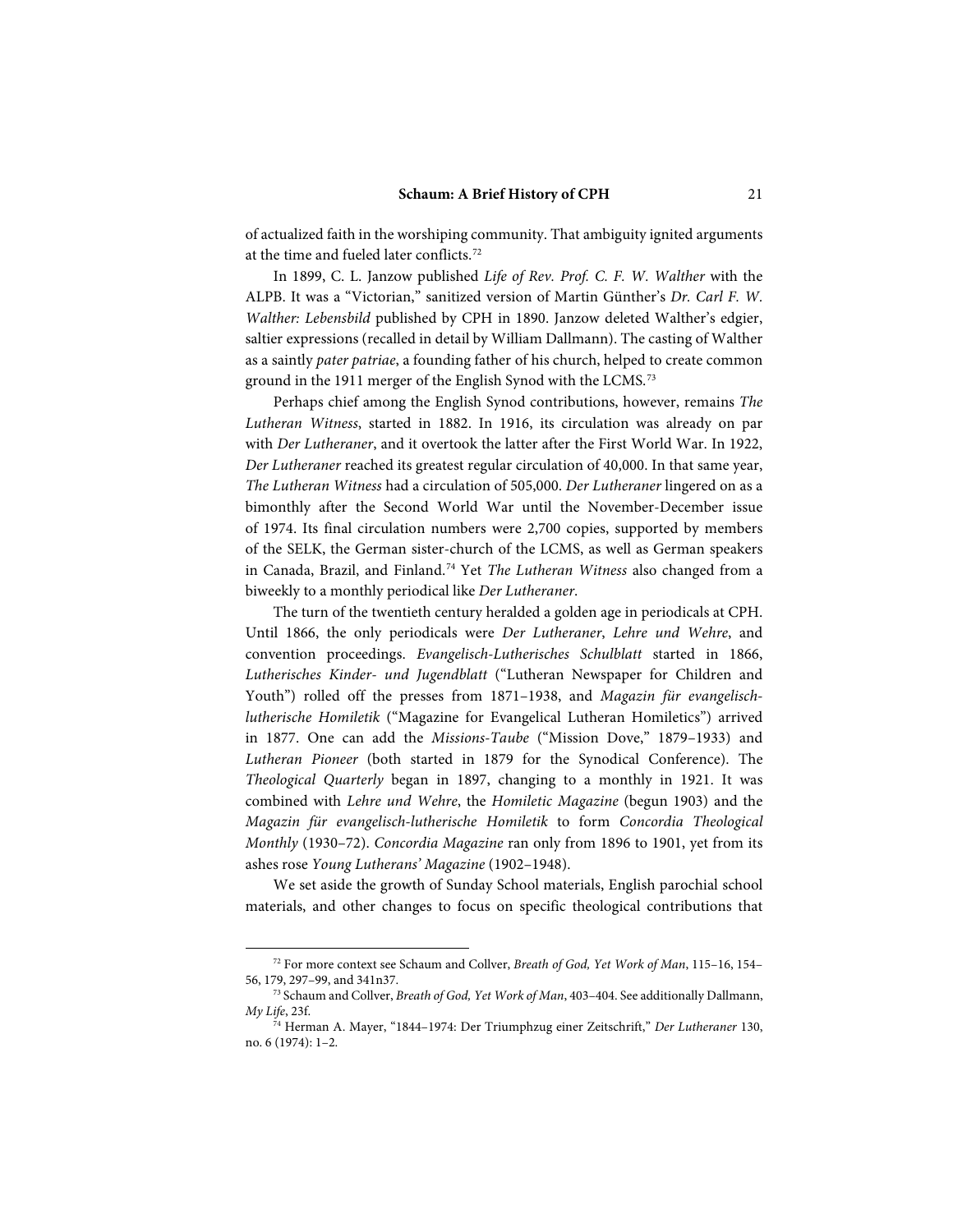suggest why the heritage of CPH in the German era still is good, right, and salutary for the teaching and defense of doctrine.<sup>[75](#page-21-0)</sup>

#### **VI. Works We Miss in English**

The LCMS, its districts, and its sister churches adopted well over 1500 doctrinal theses, which were considered *doctrina publica* from the early days until the 1970s. LCMS convention resolutions since then have made their authority ambiguous.<sup>[76](#page-21-1)</sup> Many of these still-untranslated yet published theses and presentations explain theological matters in detail. They are the public record of a church body's thought processes regarding public doctrine and clear criteria for doctrinal standards and oversight. This testifies to a healthier condition of the church than we find today, when 58 percent of LCMS Lutherans fail to accept without reservation that the Bible is the literal, inspired, inerrant word of God as they live amid ambiguous doctrinal standards and church decline.<sup>[77](#page-21-2)</sup>

The "Schwan Catechism" was based mainly on Conrad Dieterich's *Institutiones Catecheticae* (his explanation of Luther's Small Catechism) with additions from the Dresden *Kreuz-Katechismus*. [78](#page-21-3) Before the latter 1880s, the Synod used the

<span id="page-21-0"></span><sup>&</sup>lt;sup>75</sup> An article cannot do justice to those topics. For more, see Seuel, "Publication Activity"; Cameron, *The Word of the Lord Endures Forever*; and Schaum and Collver, *Breath of God, Yet Work of Man*, 386–90, 394.

<span id="page-21-1"></span><sup>76</sup> Schaum and Collver, *Breath of God, Yet Work of Man*, 131–41. Compare Noland and Loest, *Doctrinal Resolutions*. One finds such theses in the various Proceedings [*Verhandlungen*] of the synods and their districts. The referencing systems in early LCMS and WELS publications that compile and list the theses assume that one has firsthand knowledge of the *Proceedings.* They have no common system for organizing topics. Compare L. August Heerboth, *Inhaltsangabe zu den Synodalberichten der Missourisynode und der Synodalkonferenz* (Milwaukee: Northwestern Publishing House, 1915); LCMS, *Register über die Synodal-Berichte vom Jahre 1847 bis zum Jahre 1881* (St. Louis: Concordia Publishing House, 1884); *Thesen für die Lehrverhandlungen der Missouri-Synode und der Synodalconferenz bis zum Jahre 1893* (St. Louis: Concordia Publishing House, 1894).

<span id="page-21-2"></span><sup>77</sup> Schaum and Collver, *Breath of God, Yet Work of Man*, 3–5, 472–90. See "U.S. Religious Landscape Survey: Religious Beliefs and Practices," Pew Research Center, accessed May 1, 2019, www.pewforum.org/2008/06/01/u-s-religious-landscape-survey-religious-beliefs-and-practices.

<span id="page-21-3"></span><sup>78</sup> Conrad Dieterich, *D. Conradi Dieterici institutiones catecheticae depromptaee B. Lutheri catechesi et variis notis illustratae annexisquatuor symbolis oecumenicis et Augustana Confessione siue catechismi Lutheri expositio primum edidit D. Conr. Dietericus a. 1613 ex editione a. 1640 ab Dieterici filio curata* (Berolini: sumptibus Gust. Schlawitz, 1864); Martin Luther, *D. Martin Luthers sel. Kleiner Cathechismus: Auf Churfl. Durchl. zu Sachsen gnädigsten Befehl, Im Jahr Christi 1683. durch Frag und Antwort deutlich erläutert, und mit angeführten Sprüchen Heil. Schrifft bekräfftiget; von dem Ministerio zum H. Creutz zu Dreßden, Folgends Von dem Churfl. Sächs. Ober-Consistorio zu Dreßden, und beeden Theologischen Facultäten zu Leipzig und Wittenberg censiret und approbiret, und nunmehr Auf Churfl. Sächs. absonderlichen Gn. Befehl zum gemeinen Gebrauch in Druck gegeben* (Dresden: Mieth, 1688), http://mdz-nbn-resolving.de/urn:nbn:de:bvb:12 bsb11291260-3.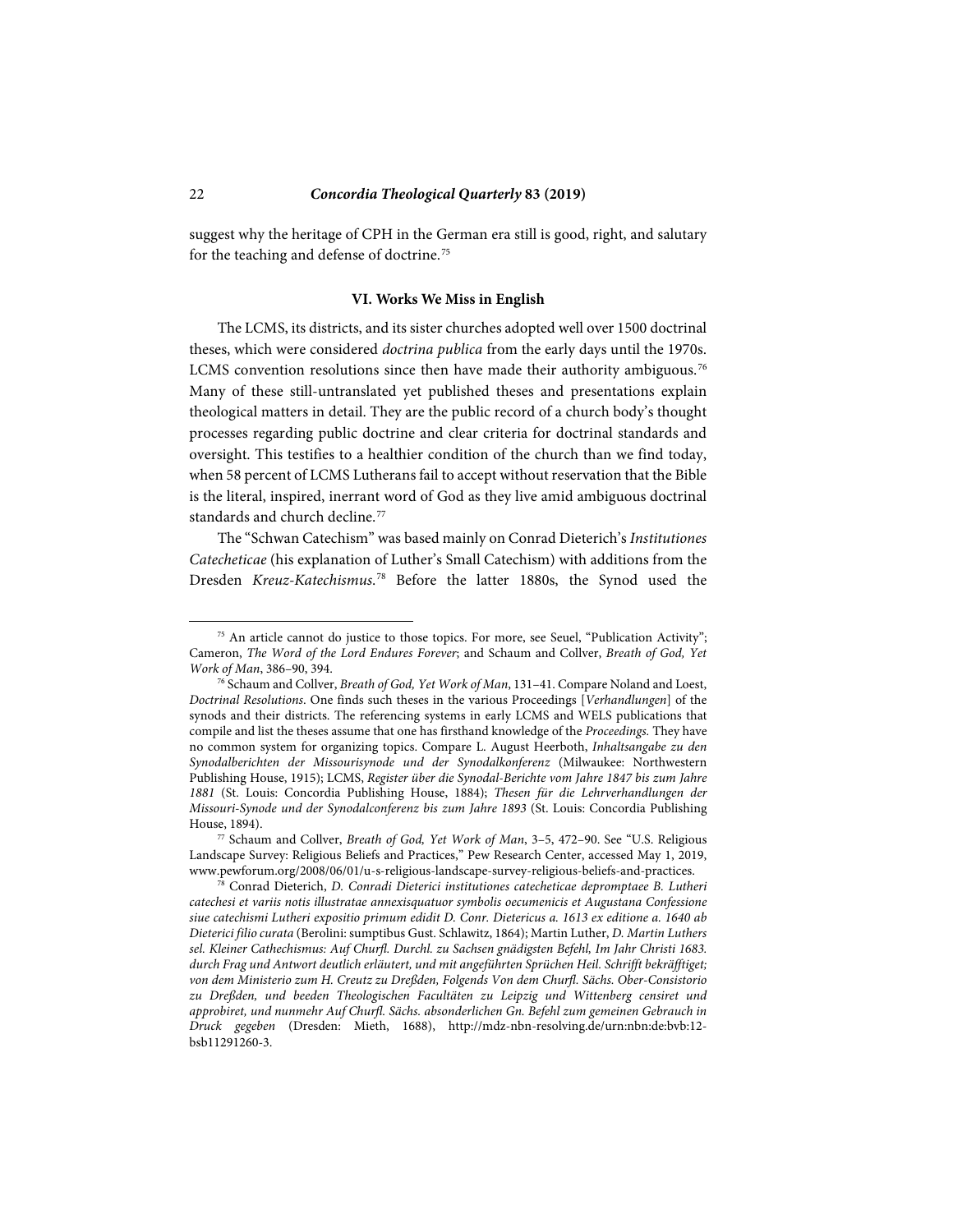translation of Dieterich by Friedrich W.A. Notz, co-published with Fr. Dette.[79](#page-22-0) Yet CPH also produced an edition of the Schwan Catechism for pastors and teachers.<sup>[80](#page-22-1)</sup> It contains the same questions and answers as the student edition, but with many more citations from Scripture and *The Book of Concord*, along with explanations of the additional material that go into great detail about the hermeneutical application of the verses and how one thinks through it.

In 1911, professor J. H. Herzer of Concordia Theological Seminary in Springfield, Illinois, wrote a book on catechetics, namely, everything necessary to teach the Small Catechism to older children and adults.<sup>[81](#page-22-2)</sup> He tied LCMS catechesis to the broader Lutheran tradition. The book excels in its comprehensiveness for the time, and it shows quite well how serious, how sacred a duty it is for a pastor or catechist to pass on the faith. No equivalent book in English exists.

The English Synod printed only an abridged translation of the "*Großer Gebets-Schatz*" (see above). The 1908 printing of the larger treasury included 478 pages of prayers, Scripture verses, and devotional song stanzas for every occasion, with an index. The included "Small Hymnal for the Home" was another seventy-six pages of hymns and an index. The full book has only recently been translated.<sup>[82](#page-22-3)</sup> Some of its contents are also in the current *Lutheran Book of Prayer*. [83](#page-22-4)

Walther's edition of Johann Wilhelm Baier's *Compendium Theologiae Positivae ("Compendium of Positive Theology")*, along with Carl Gottlob Hofmann's *Institutiones theologiae exegeticae in usum academicarum praelectionum adornatae ("Instructions in Exegetical Theology Furnished for the Use of Academic Lectures")*, were printed respectively in 1879 and 1876 by the synodical press designated in Latin as *Officina Synodi Missouriensis Lutheranae ("Workshop of the Lutheran Missouri Synod")*. Both books come from late Lutheran Orthodoxy and were a part of Walther's educational plan of building a bridge from the common Pietism of the day to a better time, then equipping soldiers of the cross to do the same.<sup>[84](#page-22-5)</sup> These works shaped LCMS doctrine from the 1870s until about 1920. Especially Walther's

<span id="page-22-0"></span><sup>79</sup> Conrad Dieterich, *Institutiones Catecheticae, das ist, gründliche Auslegung des Katechismus D. Martin Luthers in Frage und Antwort und mit Anmerkungen versehen*, trans. Friedrich Wilhelm August Notz (St. Louis, Mo., & Leipzig: F. Dette, 1876).

<span id="page-22-1"></span><sup>80</sup> *Dr. Martin Luthers Kleiner Katechismus in Frage und Antwort gründlich ausgelegt von Dr. Johann Conrad Dietrich, weiland Superintendent zu Ulm, mit Zusätzen aus dem Dresdner Kreuz-Katechismus und den Bekenntnißschriften der evangelisch-lutherischen Kirche, und mit Sprüchen der heiligen Schrift versehen, nebst dreifachem Anhange: Ausgabe für Pastoren und Lehrer mit Ausdruck sämmtlicher citirten Schriftstellen* (St. Louis: Concordia Publishing House, 1895).

<span id="page-22-2"></span><sup>81</sup> J.H. Herzer, Evangelisch-lutherische Katechetik (St. Louis: Concordia Publishing House, 1911).  $82$  See above, note 28.

<span id="page-22-5"></span><span id="page-22-4"></span><span id="page-22-3"></span><sup>83</sup> Translated by this author. See *Lutheran Book of Prayer*, ed. by Scott A. Kinnamann (St. Louis: Concordia Publishing House, 2005).

<sup>84</sup> Schaum and Collver, *Breath of God, Yet Work of Man*, 147–48, 197.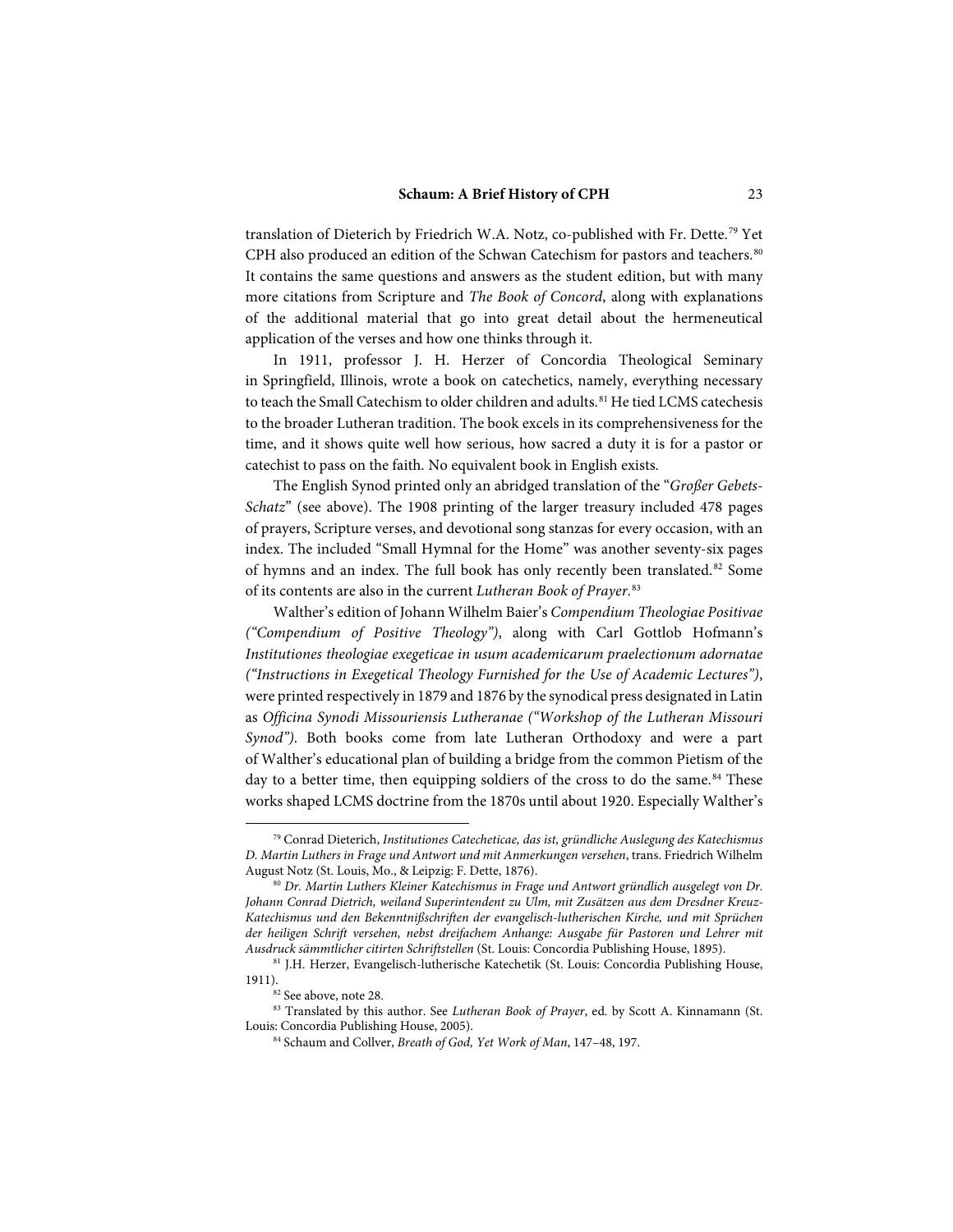version of Baier, when compared to the edition of Eduard Preuss, shows how the LCMS interpreted the preceding Lutheran tradition for its time.<sup>[85](#page-23-0)</sup>

Although the *Outlines of Popular Theology* by Augustus L. Graebner survived to the early 1980s, his *Geschichte der Lutherischen Kirche in Amerika* ("History of the Lutheran Church in America," 1892) did not. No other LCMS historian has yet filled that void; the work by G. F. Bente (*American Lutheranism*, two vols., 1919) came closest to that.

#### **VII. Works with Influence Today**

The most monumental publication of CPH in its German period was the "St. Louis Edition" of Luther's works, *Dr. Martin Luthers Sämmtliche Schriften*: twentytwo volumes in twenty-four books, plus an index volume, published by CPH from 1880 to 1910. It is arguably the largest German-language work ever printed in the US.[86](#page-23-1) The project was started by a motion from J. F. Bünger, emeritus president of the Western District, at a pastors' conference attached to the district convention opened by President F. J. Biltz on September 24, 1879, at Trinity Church in St. Louis. The conference voted to pledge the support of the entire LCMS ministerium to a revised edition of J. G. Walch's Halle Edition of Luther's works. The projected would be edited by K. Georg Stöckhardt with assistance by E. W. Kähler. The LCMS rapidly secured the support of its pastors, likely through subscription orders, at which time the CPH Board of Directors moved forward. At the time, no one knew what the product cost would be; the pastors simply promised to pay whatever it would take to do the right thing. The first volume appeared around the Festival of the Reformation in 1880. Stöckhardt edited the Genesis lectures (vols. 1–2), the Church Postils (vols. 11–12), and the House Postils (vols. 13a–13b). Candidate H. Beyer edited the catechetical writings (vol. 10). The rest were edited by pastor Albrecht F. Hoppe, with Stöckhardt as project supervisor.<sup>[87](#page-23-2)</sup> Many English-language LCMS works, including *What Luther Says* (1959), refer to this edition.

Franz A. O. Pieper's signature work, *Christliche Dogmatik*, influenced the LCMS in ways that were not intended by its author. Begun in 1917, its 1924 completion was supposed to herald an update of Walther's edition of Baier, designed to meet the contemporary theological climate. Yet in 1934, J. T. Mueller published an abridged English translation, whose quality was spotty. An even worse attempt at translating the full *Dogmatik* was produced privately by Walter Albrecht in 1938

<sup>85</sup> Emmanuel Press (http://emmanuelpress.us/) has a reprint edition of Baier.

<span id="page-23-2"></span><span id="page-23-1"></span><span id="page-23-0"></span><sup>86</sup> Luther's Genesis lectures encompass the first two volumes of the St. Louis edition and the first eight volumes of the English-language American Edition. Given this rough factor of four, the current American Edition has yet to surpass an equivalent ninety-six volumes.

<sup>87</sup> Mezger, *Denkstein*, 303–305.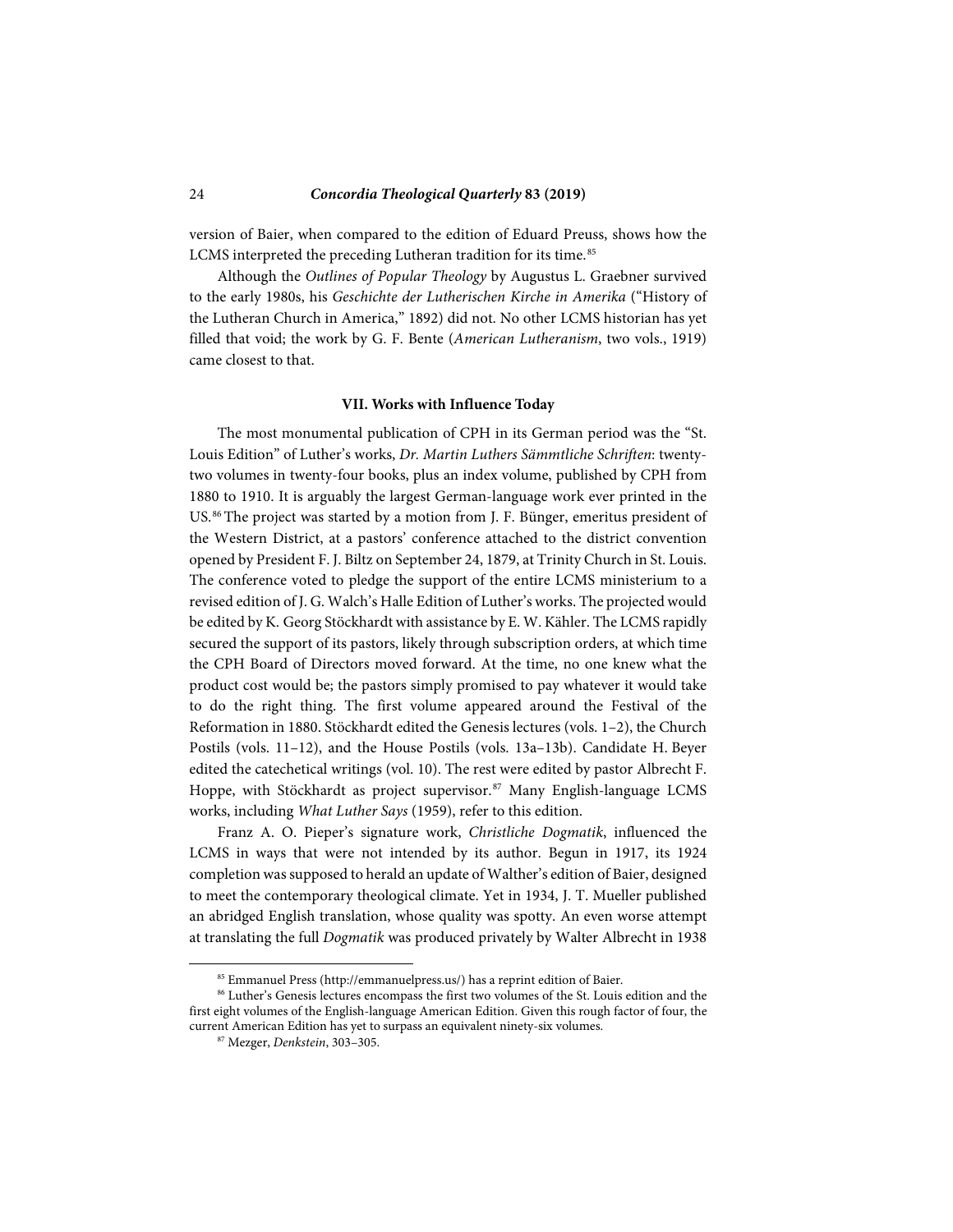for use at the practical seminary in Springfield. An editorial committee revised and corrected Albrecht's text and published *Christian Dogmatics* (1950–53). Pieper wrote clearly and simply and was very irenic. He put all the complicated material in footnotes. The English version put the footnotes into the body text, impairing its readability. They changed the tone to be very bellicose. They introduced jargon that did not exist in the German text. In some places, they replaced Christology with language about divine sovereignty. Finally, they altered Pieper's text regarding closed Communion, even when Pieper used the English words "closed communion" in his German text.<sup>[88](#page-24-0)</sup> Pieper is an oft-cited LCMS author, yet he is remarkably unknown and misunderstood in English.

Walther's works continue to be translated for the benefit of the LCMS, and his legacy lives on today. Recent volumes include *Law and Gospel: How to Read and Apply the Bible* (2010), edited by the present author with contributions by Thomas Manteufel and John Hellwege and translated by Christian C. Tiews; *The Church and the Office of the Ministry* (2012), edited by Matthew C. Harrison; *Gospel Sermons* volume 1 (2013) and *Gospel Sermons* volume 2 (2014), both translated by Donald E. Heck; *Church Fellowship* (2014); *All Glory to God* (2016); *Pastoral Theology*, edited by David W. Loy and translated by Christian C. Tiews (2017); and *Predestination* (2018).

### **VIII. Conclusion**

The early success of CPH depended on the pastors who taught and the congregations who received instruction according to the Bible and *The Book of Concord*. The enduring word of God, not the efforts of mere men, built the LCMS and her publisher. Do we hear that same word today? Before 1917, average worship attendance, reception of the Lord's Supper, attendance of children in parish schools and the like was high, at least 85 percent. By 1950, Sunday attendance was at 40 percent, regular Communion was at 33 percent, and children in parish schools were 25 percent.[89](#page-24-1) Can we still teach our children well?

The LCMS founders worked themselves to death so that their children could have a better future and be free to learn, believe, and live out their faith according to Scripture and *The Book of Concord*. The German-era CPH was central to making the dream of our forefathers into our reality. As well-taught Christians, if we wish

<span id="page-24-0"></span><sup>88</sup> Schaum and Collver, *Breath of God, Yet Work of Man*, 318–22. A sampling of respective page comparisons that illustrate these observations includes Pieper, *Christian Dogmatics* (St. Louis: Concordia Publishing House, 1950–1953), 1:23, 1:24, 1:28, 1:428, 2:387, 3:381; and *Christliche Dogmatik* (St. Louis: Concordia Publishing House, 1917–1924), 1:24, 1:25, 1:29, 1:524, 2:464, 3:444.

<span id="page-24-1"></span><sup>89</sup> John E. Herrmann, *The Chief Steward* (St. Louis: LCMS, 1951), 4; George U. Wenner, "Lutheran Parochial Schools," *Religious Education* 11, no. 2 (1916): 129–30.